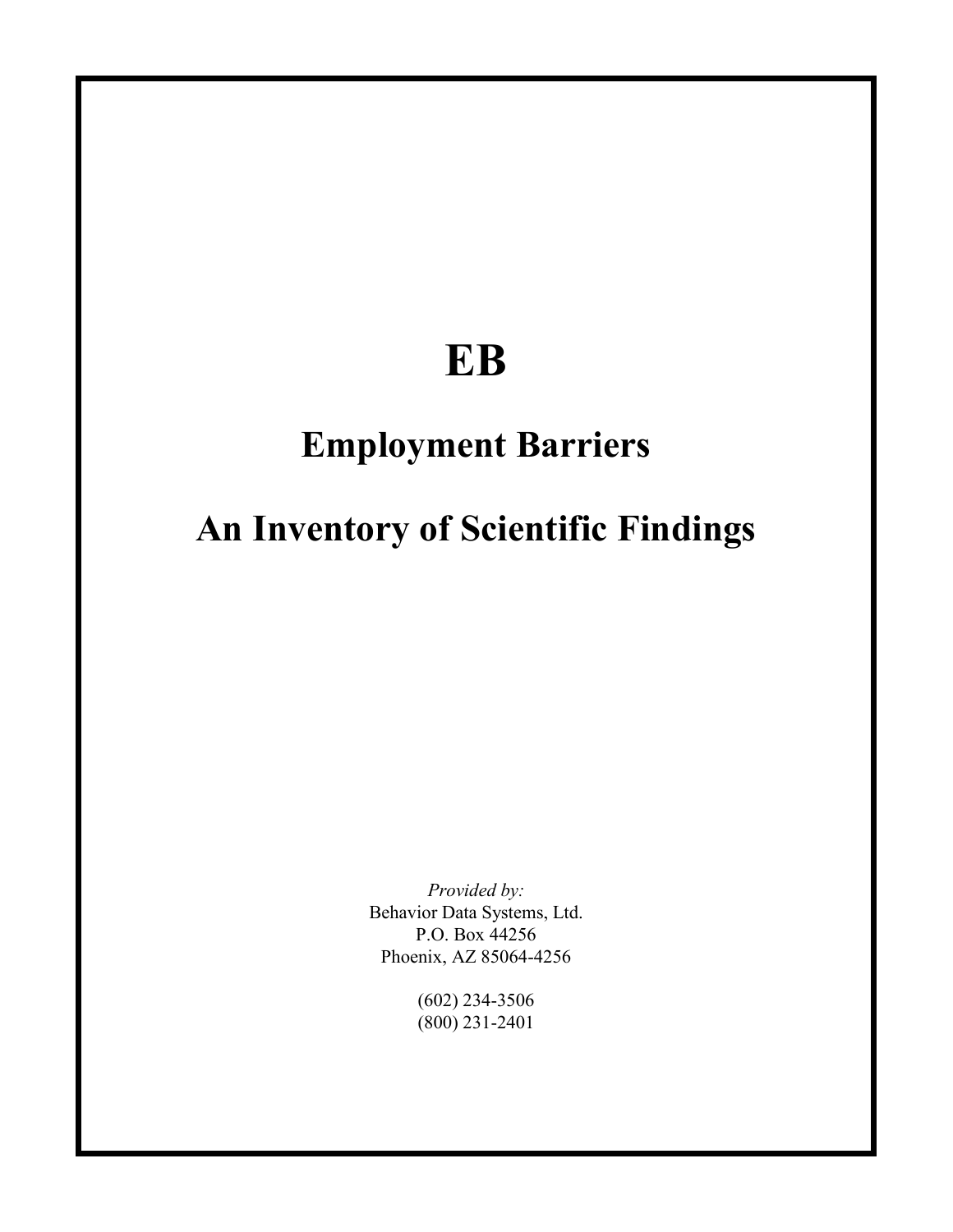# **TABLE OF CONTENTS**

| Validation of Six Employment Barriers Scales using Criterion Measures 11         |  |
|----------------------------------------------------------------------------------|--|
|                                                                                  |  |
|                                                                                  |  |
|                                                                                  |  |
| Validation of the EB Scales in a Sample of Vocational Rehabilitation Clients  17 |  |
|                                                                                  |  |
|                                                                                  |  |
|                                                                                  |  |
|                                                                                  |  |
|                                                                                  |  |
|                                                                                  |  |
|                                                                                  |  |
|                                                                                  |  |

Employment Barriers is designed for adult employment barrier screening.<br>
EB Copyright (c) 1991, 2000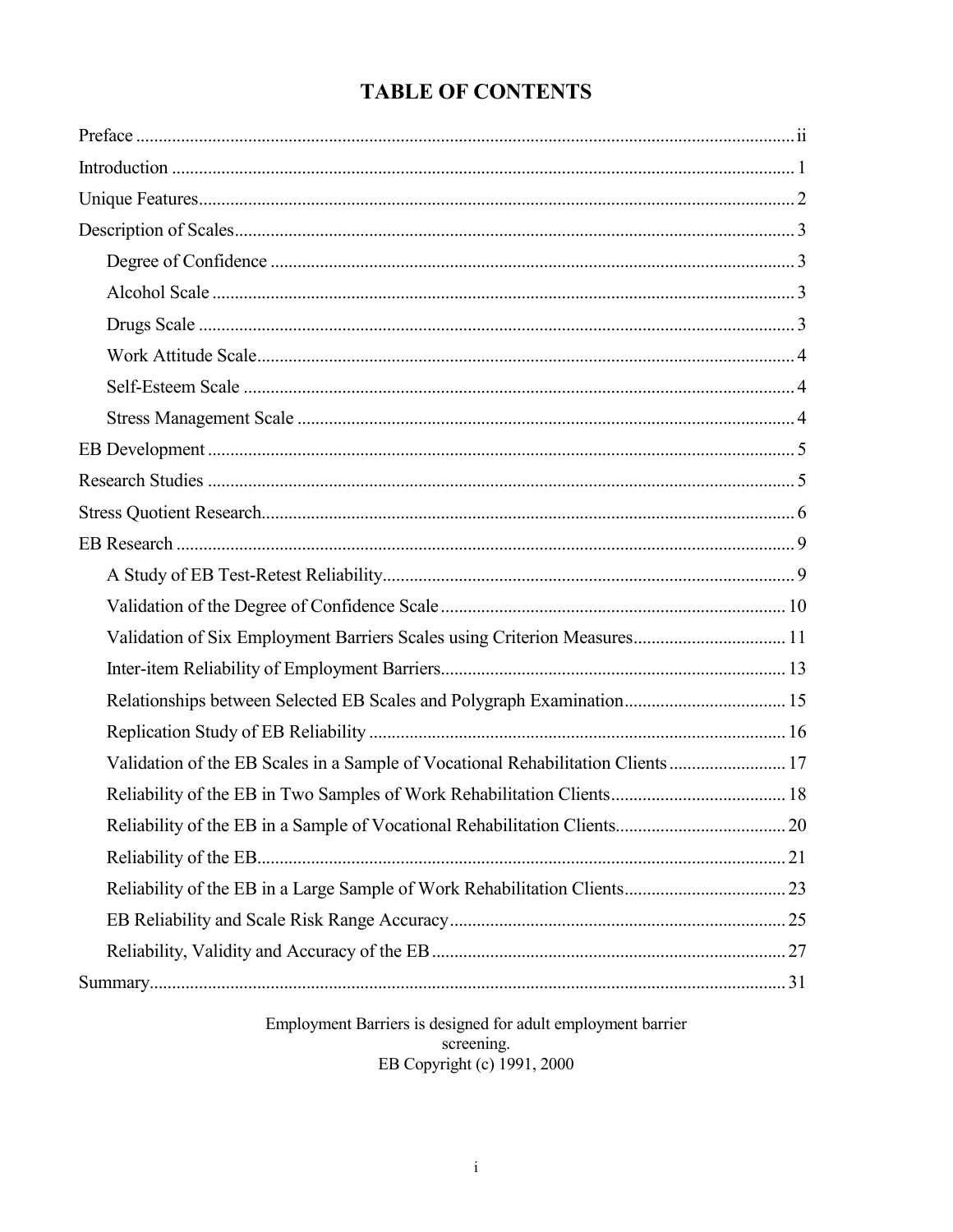# **Preface**

Employment Barriers (EB) research and development began in 1980 and has continued to the present. The EB test is designed for accurate, inexpensive and timely on-site screening of employment-challenged individuals. The proprietary EB database ensures continued research and development. The EB is a brief, easily administered and automated (computer scored) test that is designed for screening barriers (problems) to employment. It includes true/false and multiple choice items and can be completed in 25 minutes. The EB has been standardized on college students, work rehabilitation clients, substance abuse clients, probationers, vocational rehabilitation participants and others. Future EB research will involve the cumulative EB database that stores administered EB tests (names have been deleted).

This document summarizes much of the validity and reliability research that contributed to EB development. The EB has demonstrated reliability, validity and accuracy. It correlates impressively with both experienced staff judgment and other recognized tests. EB tests can be administered directly on the computer screen or in paper-pencil test booklet format. All tests are computer scored on-site. EB reports are available within two minutes of test completion and data input. Diskettes contain all of the software needed to score tests, build a database and print reports. By merging the latest psychometrics with computer technology, the EB accurately assesses client attitudes and behavior and identifies client risk as well as need. Staff can now objectively gather a vast amount of relevant information, identify employment barriers and formulate specific remediation strategies.

EB assessment identifies employment-related problems like growing negativity, disgruntled attitude, low self-esteem, impaired stress management skills or substance (alcohol and other drugs) abuse problems. When obstacles (problems) are identified, specific interventions or ways to deal with these problems are offered. Objective assessment and specific problem-related recommendations often help. For these reasons EB research is ongoing, so that we can provide staff with the most accurate data possible.

The EB represents over three decades of research and development, and integrates the latest psychometric procedures with computerized technology to provide a state-of-the-art employment screening instrument. The copyrighted EB database ensures ongoing research. And, on an annual basis the EB is essentially restandardized.

This document describes the Employment Barriers (EB) test and gathers together EB research into one document. Its purpose is to provide understanding of the EB and the automated screening system it represents. EB research is ongoing; consequently no attempt was made to summarize all EB research. This document represents the evolution of the EB into a state-of-the-art employment assessment or screening instrument. It is emphasized that current studies are most representative of the present or revised EB.

Information on the Employment Barriers (EB) assessment is available in the **EB Orientation & Training Manual**. Computer scoring information is contained in the **EB Computer Operating Guide**. Each of these manuals can be obtained upon request.

> Behavior Data Systems, Ltd. P.O. Box 44256, Phoenix, Arizona 85064-4256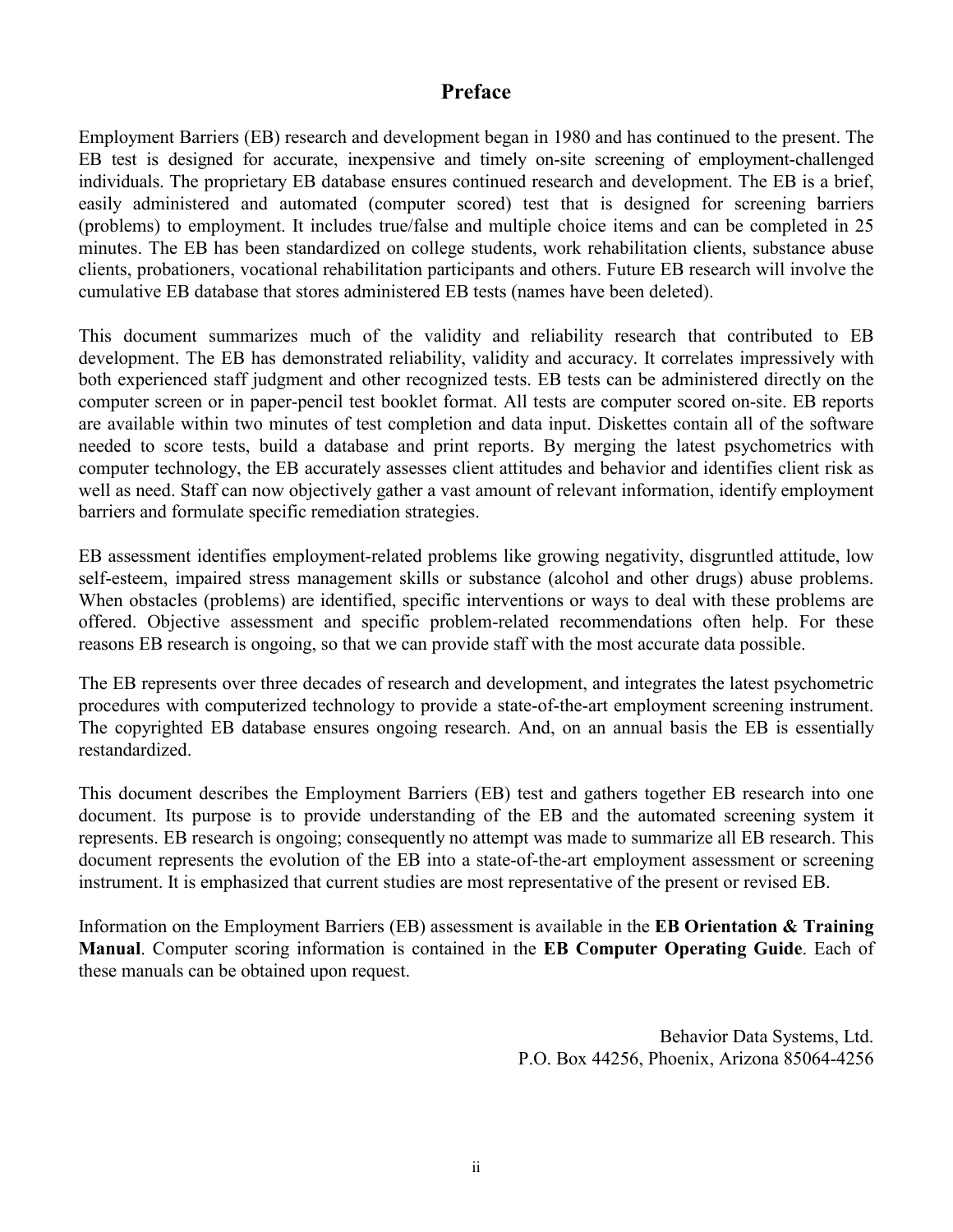# **EMPLOYMENT BARRIERS (EB)**

Employment Barriers (EB) research and development began in 1980 and has continued to the present. Initially large item pools were collected for each EB scale by a group of psychologists and counselors involved in employment selection and screening. Subsequently, these item pools were administered to work rehabilitation clients and the items with the best statistical properties were retained. Final scale-item configurations were administered to work rehabilitation clients, substance (alcohol and other drugs) abusers, college students and other population samples in a series of reliability and validity studies. The EB assessment's proven research continues to deliver the highest quality in employment barrier screening. And, the proprietary EB database ensures ongoing research and development.

The Employment Barriers (EB) test is designed for employment barrier screening. The EB has a fifth to sixth grade reading level, and requires 20 to 25 minutes to complete. It contains six scales: Degree of Confidence, Alcohol, Drugs, Work Attitude, Self-Esteem and Stress Management. These six scales represent important areas of screening employment-challenged individuals--many of which are missed by other testing procedures. The EB is appropriate for adult employment screening.

# **EMPLOYMENT BARRIERS SIX MEASURES OR SCALES**

**1. Degree of Confidence Scale 2. Alcohol Scale 3. Drugs Scale 4. Work Attitude Scale 5. Self-Esteem Scale 6. Stress Management Scale** 

The EB assessment is designed for accurate, inexpensive and timely on-site screening of employment barriers. It is an objective employment barrier screening instrument designed to identify employmentrelated problems, or conversely, to recognize problem-free individuals. The EB can be administered on a computer screen or by using paper-pencil test booklets. Paper-pencil testing enables group testing which can be cost and time effective. Regardless of how the EB is administered, all tests are scored and interpreted with a computer which scores and generates EB reports.

The EB requires approximately 25 minutes for completion and is appropriate for adult males and females. The EB is composed of True-False and multiple-choice items. It can be administered individually or in groups. The language is direct, non-offensive and uncomplicated. Automated scoring and interpretive procedures help insure objectivity and accuracy. The EB is to be used in conjunction with experienced staff judgment.

*How do you measure attitudes and complex behavior?* The answer: You use a computer! By merging the latest psychometrics with computer technology, the EB test can accurately assess individuals that have difficulty finding or retaining work. Staff can now objectively gather a vast amount of important information and identify client problems so they can be worked through. The speed, accuracy and reliability of computers greatly increase client screening efficiency.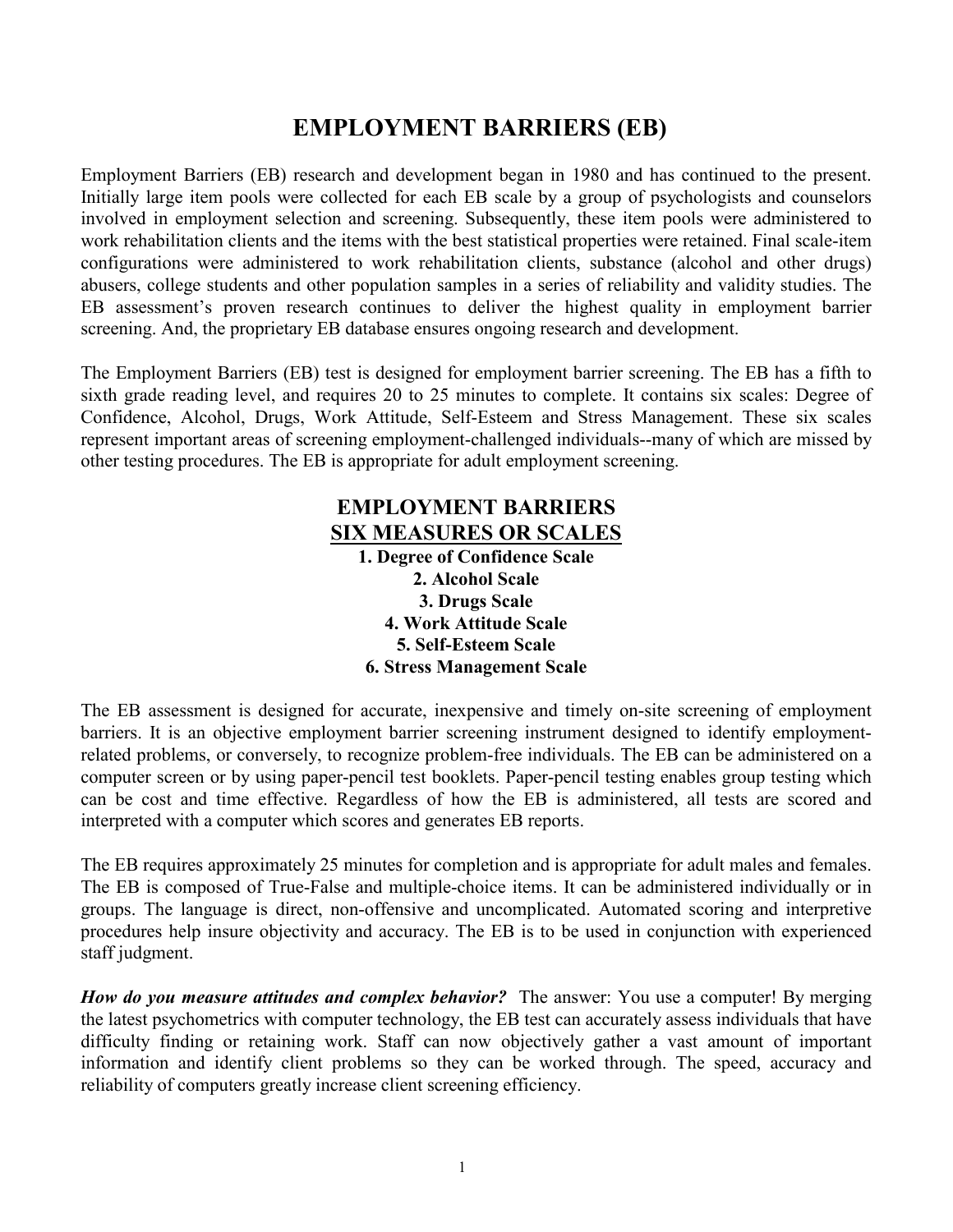## **UNIQUE FEATURES**

**DEGREE OF CONFIDENCE SCALE:** determines how truthful the client was while completing the test. This scale identifies guarded, defensive or recalcitrant clients who minimize or deny problems and concerns. The Degree of Confidence Scale is a Truthfulness Scale.

**TRUTH-CORRECTED SCORES:** A sophisticated psychometric technique permitted by computer technology involves *truth-corrected* scores which are calculated individually for each of the six EB scales each time a test is scored. Since it would be naive to assume everybody responds truthfully while completing any test or interview, the Degree of Confidence Scale was developed. **The Degree of Confidence Scale establishes how honest or truthful the client was while completing the EB.** Correlations between the Degree of Confidence Scale and all other EB scales permit identification of error variance associated with untruthfulness. This error variance is then added back into the scale score, resulting in more accurate *truth-corrected* scores. Unidentified denial produces inaccurate and distorted test results. Raw scores may only reflect what the client wants you to know. **Truth-corrected scores reveal what the client is trying to hide.** Truth-corrected scores are more accurate than raw scores.

This procedure permits identification of faking, malingering and falsification of answers. Available research indicates that many clients try to minimize their problems and concerns. The EB detects these guarded, recalcitrant and defensive clients.

**Risk Range Percentile Scores**: Each EB scale is scored independently of the other scales. EB scale scoring equations combines client's pattern of responding to scale items and Degree of Confidence Scale scores. The Degree of Confidence (Truthfulness) Scale applies a truth-correction factor so that each scale score is a truth-corrected scale score. These truth-corrected scale scores are converted to percentile scores which are then used in the EB report.

EB scale risk range percentile scores represent "degree of severity." Degree of severity is defined for all scales as follows: **Low Risk** (zero to 39th percentile), **Medium Risk** (40th to 69th percentile), **Problem Risk** (70th to 89th percentile), and **Severe Problem** or **Maximum Risk** (90th to 100th percentile).

Standardization data is statistically analyzed. Percentile scale scores are derived from *obtained scale scores*. The cumulative distributions of truth-corrected scale scores determines cut-off scores for each of the four risk range or severity categories. Individual scale score calculations are automatically performed and results are presented in the EB report numerically (percentile), by attained risk category (narrative) and graphically (EB profile).

**DATABASE:** Every time an EB test is scored, the test data is automatically stored on the diskette for inclusion in the EB database. Completed EB tests administered on our internet testing platform [\(www.online-testing.com\)](http://www.online-testing.com/) are automatically stored in the EB database. When the preset number of tests are administered (or used up) on an EB diskette, the diskette is returned for replacement and the test data contained on these used diskettes is input, in a confidential (no names) manner, into the EB database for subsequent analysis. This database is statistically analyzed annually, at which time future EB diskettes are adjusted to reflect demographic changes or trends that might have occurred. This unique and proprietary database also enables the formulation of annual summary reports that are descriptive of the populations tested.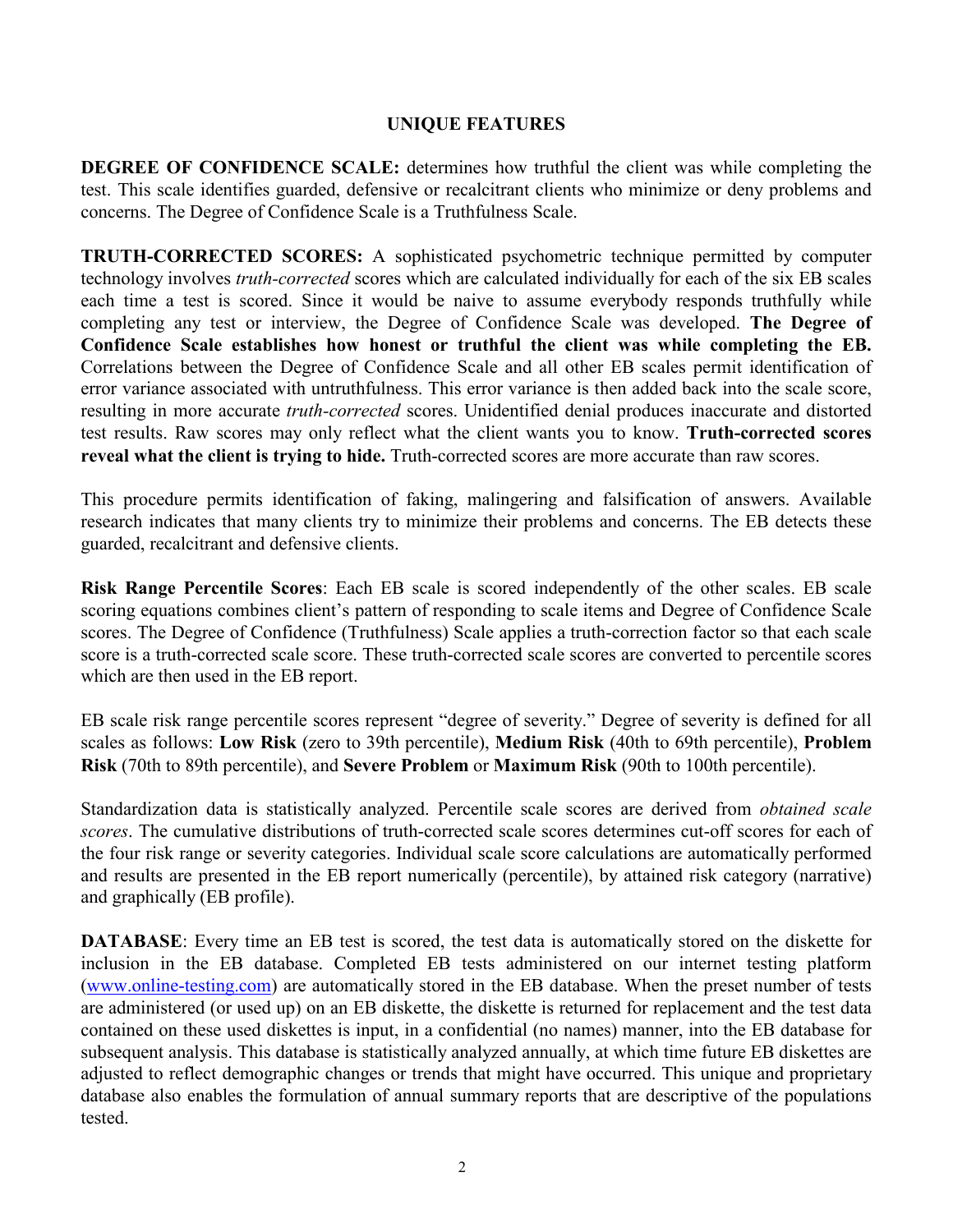**Confidentiality (Delete Client Names)**: Many agencies and programs are rightfully concerned about protecting their clients' privacy. The proprietary Delete Client Names option is provided to allow deletion of client names from test diskettes prior to their being returned. Online test users are also provided the Delete Client's Name option on the 'Supervisor Options' screen. Once the names have been deleted they are gone and cannot be retrieved. Deleting client names does not delete demographic information or test data. It only deletes the client names. This option is available at any time and can be used whether the diskette is full or not.

The EB test is a self-report assessment that can be completed individually or in group testing settings. There are no forms or questionnaires to be completed by staff. EB reports eliminate the need for tedious, time consuming and error-prone manual scoring. Specific problem identification can cut the waste associated with over-evaluation and expensive drug tests.

# **DESCRIPTION OF EMPIRICALLY BASED MEASURES OR SCALES**

EB scales were developed from large item pools. Initial item selection was a rational process based upon clearly-understood definitions of each scale. Subsequently, items and scales were analyzed for final test selection. The original pool of potential test items was analyzed and the items with the best statistical properties were retained. **Final test and item selection was based on each item's statistical properties**. It is important that users of the EB familiarize themselves with the definition of each scale. For that purpose a description of each EB scale follows.

**Degree of Confidence Scale:** This scale provides a measure of the client's truthfulness while completing the EB. As noted earlier, all interview and self-report tests are subject to the dangers of untrue answers. The Degree of Confidence Scale identifies these self-protective clients. As noted earlier, the Degree of Confidence Scale enables calculation of Truth-Corrected scores, which are more accurate than raw scores. A Degree of Confidence Scale is considered necessary - if not essential - to any self-report questionnaire or test.

Since the outcome of a client's test score could affect their employment status, it would be naive to believe that work rehabilitation clients answer all questions truthfully. Many attempt to minimize their problems and concerns.

**Alcohol Scale:** This scale measures a client's alcohol proneness and alcohol-related problems. Frequency and magnitude of alcohol use or abuse are important screening factors. Alcohol is a major licit or legal substance. Alcoholism is a significant problem in our society. Woolfolk and Richardson noted in their book *Stress, Sanity and Survival* that alcoholism costs industry over \$15.6 billion annually due to absenteeism and medical expenses. In the new millennium, these expenses are much higher.

**Drugs Scale:** This empirically-based scale is an independent measure of clients' drug use and abuserelated problems. Without a drug scale, many drug abusers would remain undetected. Increased public awareness of illicit drug (marijuana, cocaine, crack, amphetamines, barbiturates, heroin, etc.) abuse emphasizes the importance of including an independent measure of drug use or abuse.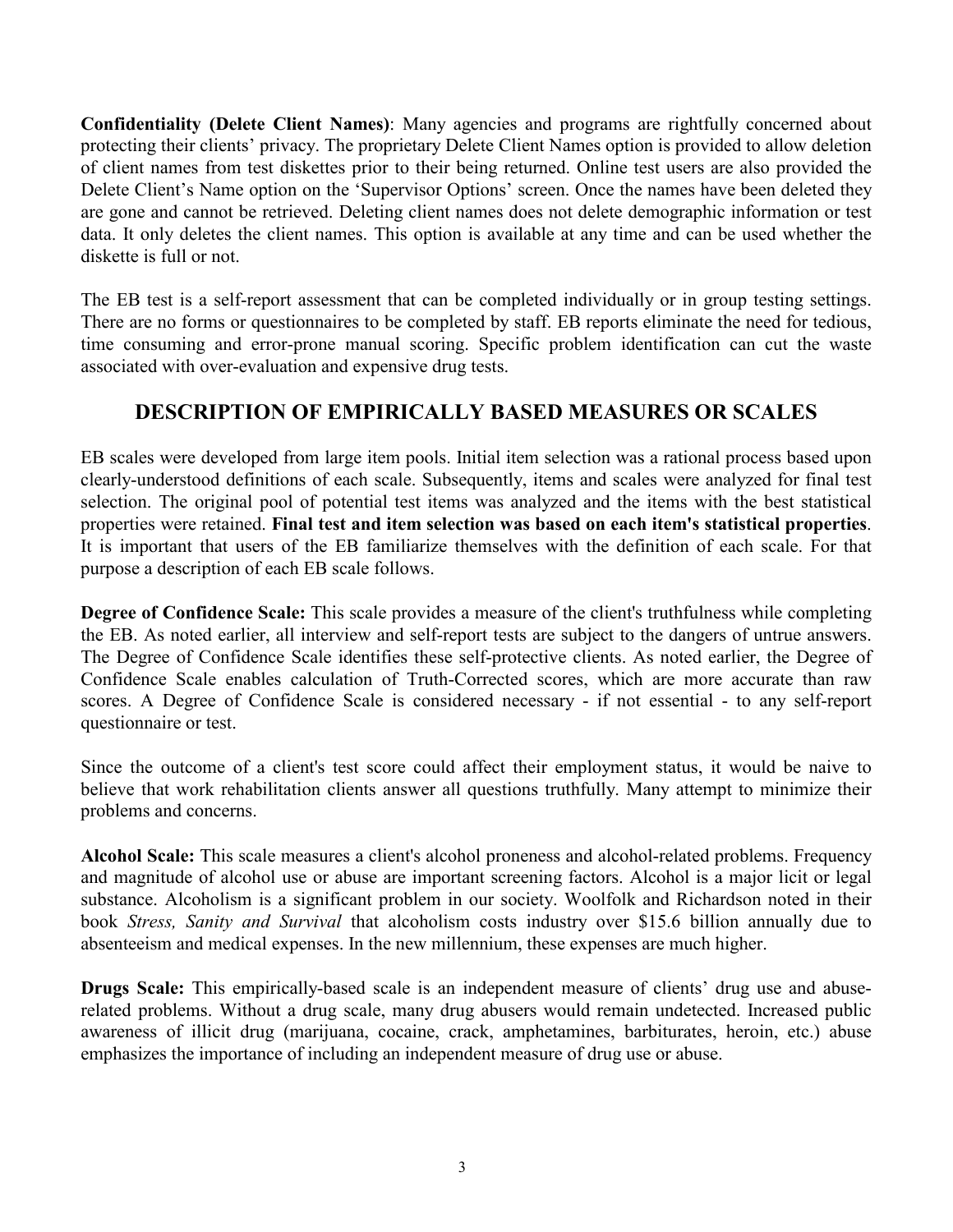**Work Attitude Scale:** This scale is an adjustment and work appraisal measure. It incorporates the client's attitudes and overall work adjustment. Work attitude describes a client's attitudes regarding work and problem-free employment.

The Work Attitude Scale lends itself to incorporating various objective criteria, e.g., accidents, tardiness, sick leave, insurance payouts, early quit, grievance time, absenteeism, personal time off, misconduct, performance reviews, promotions, raises, etc. in future research.

**Self-Esteem Scale:** reflects a client's explicit valuing and appraisal of self. Self-esteem incorporates an attitude of acceptance-approval versus rejection-disapproval. Self-esteem refers to a person's perception of self.

**Stress Management Scale:** This scale is a measure of an individual's ability to manage stress. Stress exacerbates other symptoms of emotional problems. Seriously impaired stress coping or managing abilities are usually associated with other identifiable emotional and psychological problems.

Stress is an increasingly significant concept in our society. The National Institute for Occupational Safety and Health (NIOSH) evaluated the health records of 22,000 workers in 130 organizations. Their conclusion: **stress affects workers in all types of jobs at all levels**. Unskilled laborers are equally susceptible as are top-level executives.

How effectively individuals cope with stress determines whether or not stress is a significant factor in their lives. Two concepts, "stress" and "stress management abilities" dominate the literature on stress. The Stress Management Scale includes measures of both of these concepts in its Stress Quotient (SQ) equation. The better an individual's stress coping skills, compared to their amount of experienced stress, the higher the Stress Quotient (SQ) score. In contrast, if an individual is experiencing more stress than he or she can cope with, the lower the SQ score. In the EB profile, Stress Quotient (SQ) scores were inverted to conform to the established risk levels ranging from low to high risk categories.

Stress exacerbates other symptoms of emotional, attitudinal, interpersonal and substance abuse related problems. Frequency and magnitude of impaired stress coping abilities are important factors in understanding the substance abuser. **A Stress Management Scale score at or above the 90th percentile is typically indicative of a diagnosable emotional or mental health problem.** It is important to assess or measure the degree of severity of stress management problems. This is accomplished with the Stress Management Scale.

# **EMPLOYMENT BARRIERS (EB) DEVELOPMENT**

Employment Barriers (EB) scales were developed from large item pools. Initial item selection was a rational process based upon clearly understood definitions of each scale. Subsequently, test items and scales were analyzed for scale item inclusion. Final item selection (and inclusion of scale items) was based upon each item's statistical properties.

In the beginning, large item pools were collected for each EB scale by a group of psychologists and counselors involved in employment selection and screening. Subsequently, these item pools were administered to work rehabilitation clients and the items with the best statistical properties were retained.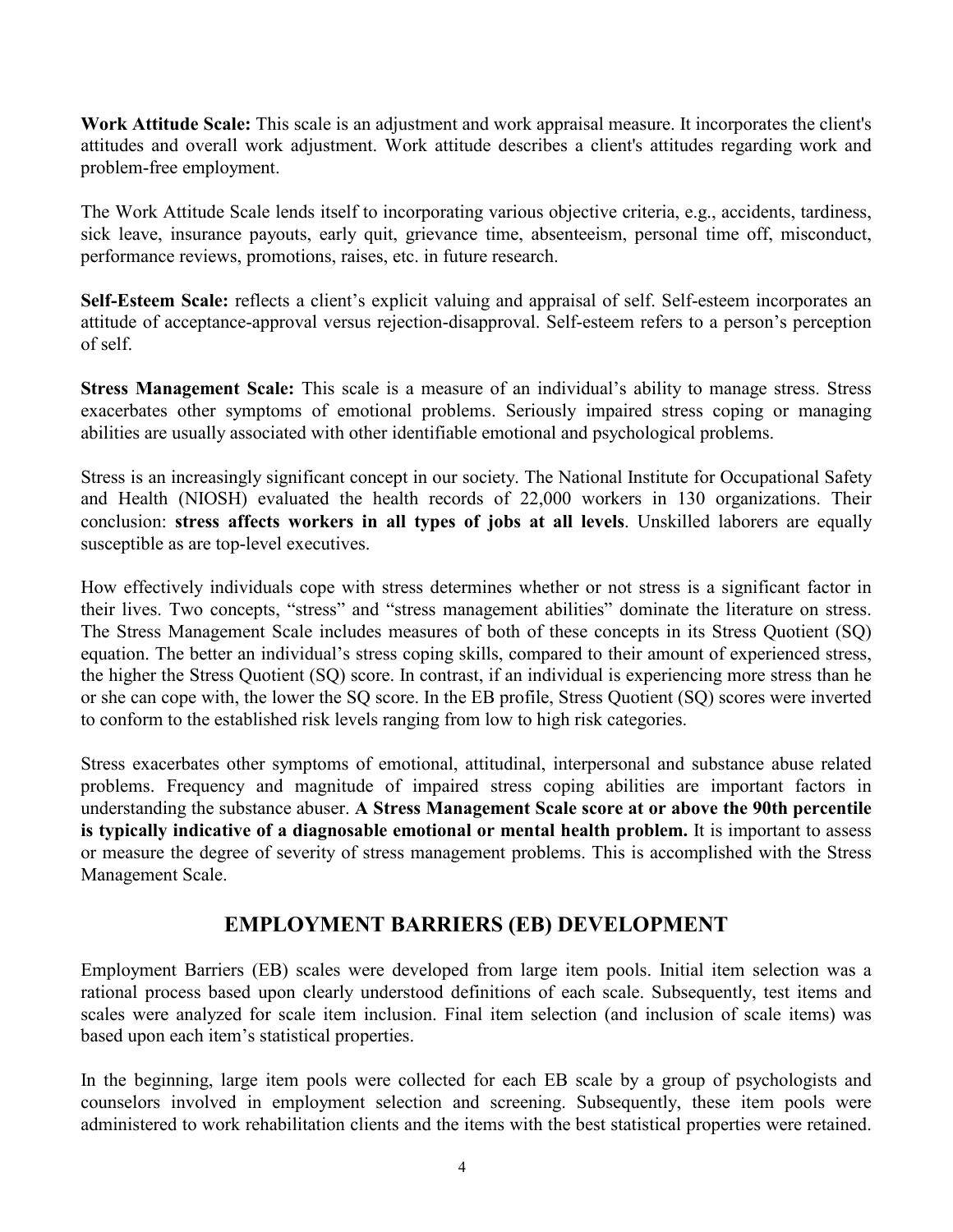Final scale-item configurations were administered to work rehabilitation clients, substance (alcohol and other drugs) abusers, college students and other population samples in a series of reliability and validity studies. Thus, the EB test has been researched, normed and validated on various client populations.

The EB test provides employers with two kinds of information--qualitative and quantitative. Qualitative information is obtained by self-report items that reflect the clients' opinions, perceptions and beliefs. Quantitative information is obtained by eight empirically based measures or scales. EB language is direct, non-offensive and uncomplicated.

### **RESEARCH STUDIES**

Reliability refers to consistency of results regardless of who uses the instrument. EB results are objective, verifiable and reproducible. Validity refers to a test measuring what it is purported to measure. The EB was validated in a series of studies that are summarized in this document. However, it should be emphasized that EB research is ongoing in nature.

**The research which follows has been included in a chronological manner, so that the reader can observe the development of the EB into a state-of-the-art job client assessment instrument or test. More recent studies (represented at the end of this document) are most representative of the EB test's present or current statistical properties. For example the database research summarized on page 28 (1999, N = 3,513) demonstrates the EB test's present statistical properties.** 

### **STRESS QUOTIENT**

The Stress Quotient (SQ) is based upon the following mathematical equation:

$$
SQ = CS/S \times k
$$

The Stress Quotient (SQ) scale is a numerical value representing a person's ability to manage stress relative to their amount of experienced stress. CS (Coping Skill) refers to a person's ability to cope with stress. S (Stress) refers to experienced stress. k (Constant) represents a constant value in the SQ equation to establish SQ score ranges. The SQ includes measures of both stress and coping skills in the derivation of the Stress Quotient (SQ) score. The better an individual's coping skills, compared to the amount of experienced stress, the higher the SQ score.

The Stress Quotient (SQ) scale equation represents empirically verifiable relationships. The SQ scale (and its individual components) lends itself to research. Nine studies were conducted to investigate the validity and reliability of the Stress Quotient or Stress Management Scale.

**Validation Study 1**: This study was conducted (1980) to compare SQ scores between High Stress and Low Stress groups. The High Stress group  $(N=10)$  was comprised of 5 males and 5 females. Their average age was 39. Subjects for the High Stress group were randomly selected from outpatients seeking treatment for stress. The Low Stress group (N=10) was comprised of 5 males and 5 females (average age 38.7) randomly selected from persons not involved in treatment for stress. High Stress group SQ scores ranged from 32 to 97, with a mean of 64.2. Low Stress group SQ scores ranged from 82 to 156, with a mean of 115.7. The t-test statistical analysis of the difference between the means of the two groups indicated that the High Stress group had significantly higher SQ scores than the Low Stress group ( $t =$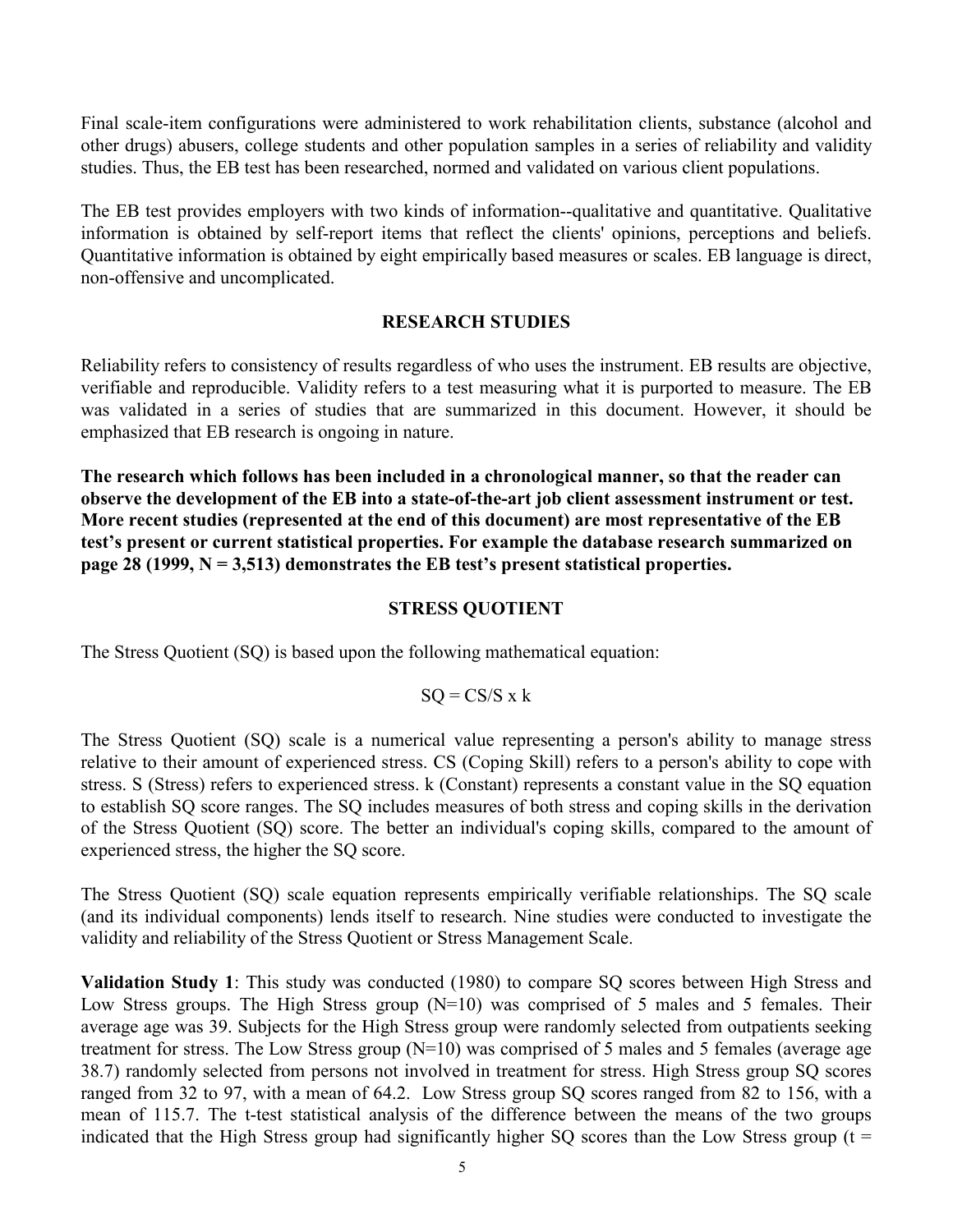4.9,  $p < .001$ ). This study shows that the SQ or Stress Management Scale is a valid measure of stress coping. The Stress Management Scale significantly discriminates between high stress individuals and low stress individuals.

**Validation Study 2**: This study (1980) evaluated the relationship between the SQ scale and two criterion measures: Taylor Manifest Anxiety Scale and Cornell Index. These two measures have been shown to be valid measures of anxiety and neuroticism, respectively. If the SQ or Stress Management Scale is correlated with these measures it would indicate that the SQ or Stress Management Scale is a valid measure. In the Taylor Manifest Anxiety Scale, high scores indicate a high level of anxiety. Similarly, in the Cornell Index high scores indicate neuroticism. Negative correlation coefficients between the two measures and the SQ were expected because high SQ scores indicate good stress coping abilities. The three tests were administered to forty-three (43) subjects selected from the general population. There were 21 males and 22 females ranging in age from 15 to 64 years. Utilizing a product-moment correlation, SQ scores correlated -.70 with the Taylor Manifest Anxiety Scale and -.75 with the Cornell Index. Both correlations were significant, in the predicted direction, at the  $p \le 0.01$  level. These results support the finding that the Stress Management Scale is a valid measure of stress coping abilities. The reliability of the SQ was investigated in ten subjects (5 male and 5 female) randomly chosen from this study. A splithalf correlation analysis was conducted on the SO items. The product-moment correlation coefficient (r) was .85, significant at the  $p < 0.01$  level. This correlation indicates that the SQ or Stress Management Scale is a reliable measure. These results support the Stress Management Scale as a reliable and valid measure.

**Validation Study 3**: In this study (1981) the relationship between the SQ Scale and the Holmes Rahe Social Readjustment Rating Scale (SRRS) was investigated. The SRRS, which is comprised of a selfrating of stressful life events, has been shown to be a valid measure of stress. Three correlation analyses were done. SRRS scores were correlated with SQ scores and separately with two components of the SQ scale: Coping Skill (CS) scores and Stress (S) scores. It was hypothesized that the SQ and SRRS correlation would be negative, since subjects with lower SQ scores would be more likely to either encounter less stressful life events or experience less stress in their lives. It was also predicted that subjects with a higher CS would be less likely to encounter stressful life events, hence a negative correlation was hypothesized. A positive correlation was predicted between S and SRRS, since subjects experiencing more frequent stressful life events would reflect more experienced stress. The participants in this study consisted of 30 outpatient psychotherapy patients. There were 14 males and 16 females. The average age was 35. The SQ and the SRRS were administered in counterbalanced order. The results showed there was a significant positive correlation (product-moment correlation coefficient) between SQ and SRRS  $(r = .4006, p < .01)$ . The correlation results between CS and SRRS was not significant  $(r = .1355, n.s.)$ . There was a significant positive correlation between S and SRRS  $(r = .6183, p < .001)$ . The correlations were in predicted directions. The significant correlations between SQ and SRRS as well as S and SRRS support the construct validity of the SQ or Stress Management Scale.

**Validation Study 4**: This validation study (1982) evaluated the relationship between factor C (Ego Strength) in the 16 PF Test as a criterion measure and the SQ in a sample of juveniles. High scores on factor C indicate high ego strength and emotional stability, whereas high SQ scores reflect good coping skills. A positive correlation was predicted because emotional stability and coping skills reflect similar attributes. The participants were 34 adjudicated delinquent adolescents. They ranged in age from 15 to 18 years with an average age of 16.2. There were 30 males and 4 females. The Cattell 16 PF Test and the SQ scale were administered in counterbalanced order. All subjects had at least a 6.0 grade equivalent reading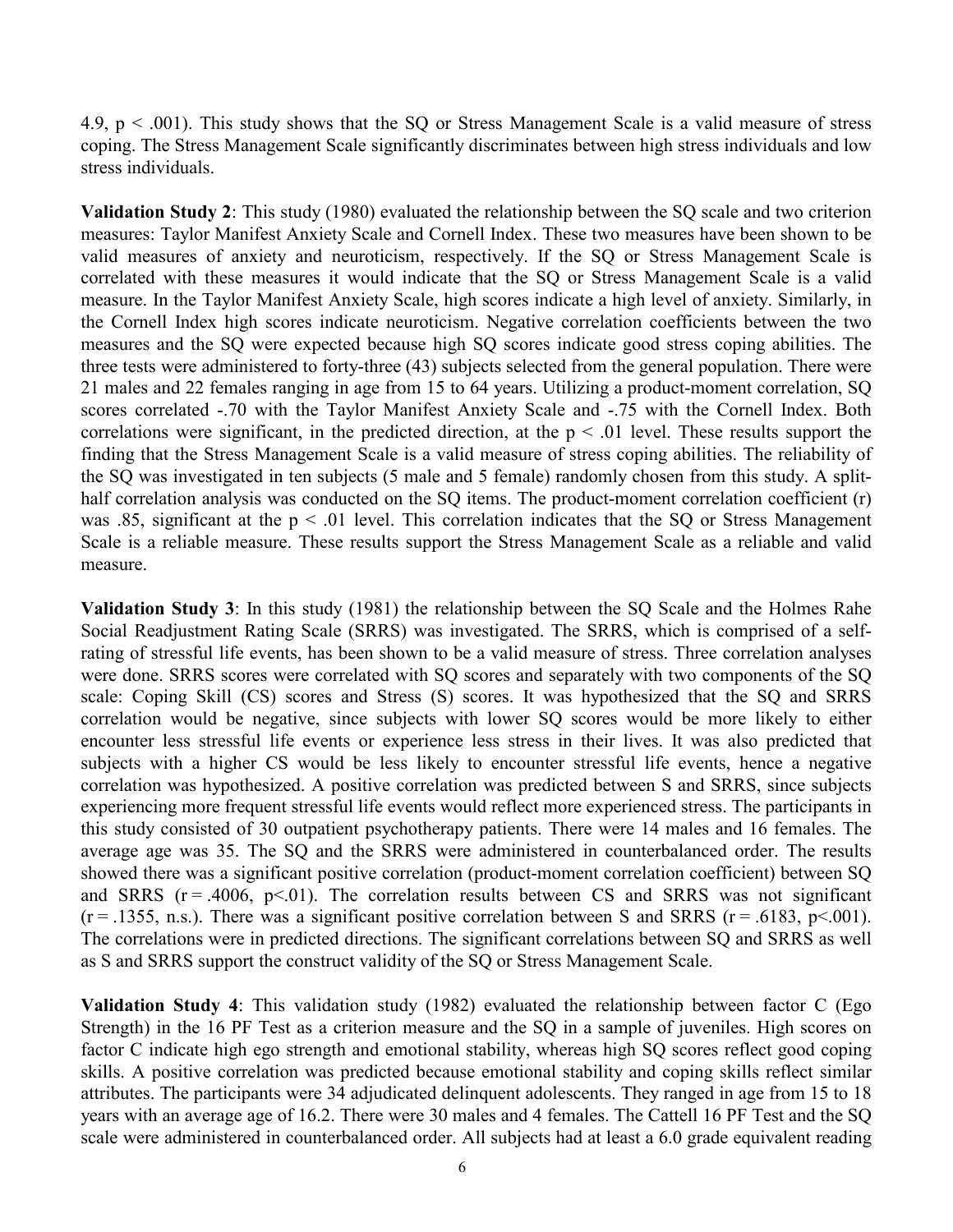level. The correlation (product-moment correlation coefficient) results indicated that Factor C scores were significantly correlated with SQ scores ( $r = .695$ ,  $p < .01$ ). Results were significant and in the predicted direction. These results support the SQ or Stress Management Scale as a valid measure of stress coping abilities in juvenile offenders.

In a subsequent study the relationship between factor Q4 (Free Floating Anxiety) on the 16 PF Test and S (Stress) on the SQ scale was investigated. High Q4 scores reflect free floating anxiety and tension, whereas high S scores measure experienced stress. A high positive correlation between Q4 and S was predicted. There were 22 of the original 34 subjects included in this analysis since the remainder of the original files was unavailable. All 22 subjects were male. The results indicated that Factor Q4 scores were significantly correlated (product-moment correlation coefficient) with S scores ( $r = .584$ ,  $p < .05$ ). Results were significant and in predicted directions. The significant correlation's between factor C and SQ scores as well as factor Q4 and S scores support the construct validity of the SQ scale.

**Validation Study 5**: Psychotherapy outpatient clients were used in this validation study (1982) that evaluated the relationship between selected Wiggin's MMPI (Minnesota Multiphasic Personality Inventory) supplementary content scales (ES & MAS) as criterion measures and the SQ scale. ES measures ego strength and MAS measures manifest anxiety. It was predicted that the ES and SC correlation would be positive, since people with high ego strength would be more likely to possess good coping skills. Similarly, it was predicted that MAS and S correlations would be positive, since people experiencing high levels of manifest anxiety would also likely experience high levels of stress. The subjects were 51 psychotherapy outpatients ranging in age from 22 to 56 years with an average age of 34. There were 23 males and 28 females. The MMPI and the SQ were administered in counterbalanced order. The correlation (product-moment correlation coefficient) results indicated that ES and CS were positively significantly correlated ( $r = .29$ ,  $p < .001$ ). MAS and S comparisons resulted in an r of .54, significant at the  $p < .001$  level. All results were significant and in predicted directions.

In a related study (1982) utilizing the same population data  $(N=51)$  the relationship between the Psychasthenia (Pt) scale in the MMPI and the S component of the SQ scale was evaluated. The Pt scale in the MMPI reflects neurotic anxiety, whereas the S component of the SQ scale measures stress. Positive Pt and S correlations were predicted. The correlation (product-moment correlation coefficient) results indicated that the Pt scale and the S component of the SQ scale were significantly correlated ( $r = .58$ , p<.001). Results were significant and in the predicted direction. The significant correlation's between MMPI scales (ES, MAS, Pt) and the SQ scale components (CS, S) support the construct validity of the SQ or Stress Management Scale.

**Reliability Study 6**: The reliability of the Stress Quotient (SQ) or Stress Management Scale was investigated (1984) in a population of outpatient psychotherapy patients. There were 100 participants, 41 males and 59 females. The average age was 37. The SQ was administered soon after intake. The most common procedure for reporting inter-item (within test) reliability is with Coefficient Alpha. The reliability analysis indicated that the Coefficient Alpha of 0.81 was highly significant ( $F = 46.74$ ,  $p < .001$ ). Highly significant inter-item scale consistency was demonstrated.

**Reliability Study 7**: (1985) Reliability of the Stress Quotient (SQ) or Stress Management Scale was investigated in a sample of 189 work rehabilitation clients. There were 120 males and 69 females with an average age of 31. The SQ was administered at the time of client screening. The reliability analysis indicated that the Coefficient Alpha of 0.73 was highly significant  $(F = 195.86, p \le 001)$ . Highly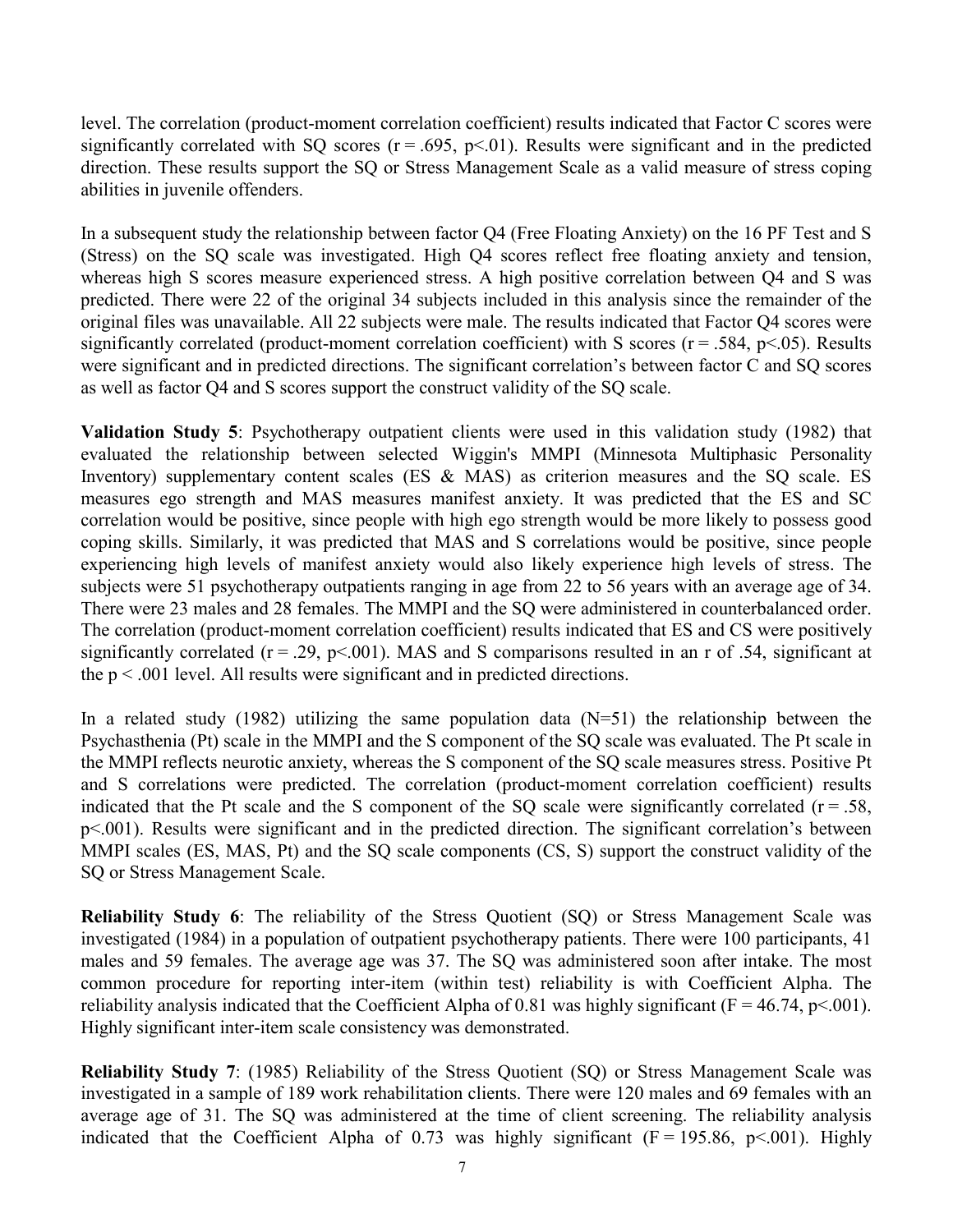significant Cronbach Coefficient Alpha reveals that all SQ scale items are significantly  $(p<.001)$  related and measure one factor or trait.

**Validation Study 8**: Chemical dependency inpatients were used in a validation study (1985) to determine the relation between MMPI scales as criterion measures and the Stress Quotient (SQ) Scale or Stress Management Scale. The SQ is inversely related to other MMPI scales, consequently, negative correlation's were predicted. The participants were 100 chemical dependency inpatients. There were 62 males and 38 females with an average age of 41. The SQ and the MMPI were administered in counterbalanced order. The reliability analysis results indicated that the Coefficient Alpha of 0.84 was highly significant ( $F = 16.20$ ,  $p < 001$ ). Highly significant inter-item scale consistency was demonstrated.

The correlation (product-moment correlation coefficient) results between the Stress Quotient (SQ) and selected MMPI scales were significant at the  $p < .001$  level and in predicted directions. The SQ correlation results were as follows: Psychopathic Deviate (-0.59), Psychasthenia (-.068), Social Maladjustment (-0.54), Authority Conflict (-0.46), Taylor Manifest Anxiety Scale (-0.78), Authority Problems (-0.22), and Social Alienation (-0.67). The most significant SQ correlation was with the Taylor Manifest Anxiety Scale. As discussed earlier, stress exacerbates symptoms of impaired adjustment as well as emotional and attitudinal problems. These results support the Stress Quotient or Stress Management Scale as a valid measure of stress coping abilities.

**Validation Study 9**: In a replication of earlier research, a study (1986) was conducted to further evaluate the reliability and validity of the Stress Quotient (SQ). The participants were 212 inpatients in chemical dependency programs. There were 122 males and 90 females with an average age of 44. The SQ and MMPI were administered in counterbalanced order. Reliability analysis of the SQ scale resulted in a Coefficient Alpha of 0.986 ( $F = 27.77$ ,  $p < .001$ ). Highly significant inter-item scale consistency was again demonstrated. Rounded off, the **Coefficient Alpha for the SQ was 0.99**.

In the same study (1986, inpatients), product-moment correlations were calculated between the Stress Quotient (SQ) and selected MMPI scales. The SQ correlated significantly (.001 level) with the following MMPI scales: Psychopathic Deviate (Pd), Psychasthenia (Pt), Anxiety (A), Manifest Anxiety (MAS), Ego Strength (ES), Social Responsibility (RE), Social Alienation (PD4A), Social Alienation (SC1A), Social Maladiustment (SOC), Authority Conflict (AUT), Manifest Hostility (HOS), Social Maladjustment (SOC), Authority Conflict (AUT), Manifest Hostility (HOS), Suspiciousness/Mistrust (TSC-II), Resentment/Aggression (TSC-V) and Tension/Worry (TSC-VII). **All SQ correlations with selected MMPI scales were significant (at the .001 level of significance) and in predicted directions.** These results support the SO scale or Stress Management Scale as a valid measure of stress coping abilities.

The studies cited above demonstrate empirical relationships between the SQ scale (Stress Management Scale) and other established measures of stress, anxiety and coping skills. This research demonstrates that the Stress Quotient (SQ) or Stress Management Scale is a reliable and valid measure of stress coping abilities. The SQ has high inter-item scale reliability. The SQ also has high concurrent (criterion-related) validity with other recognized and accepted tests. The SQ scale permits objective (rather than subjective) analysis of the interaction of these important variables. In the research that follows, the **Stress Quotient** or **SQ** is also referred to as the **Stress Management Scale**.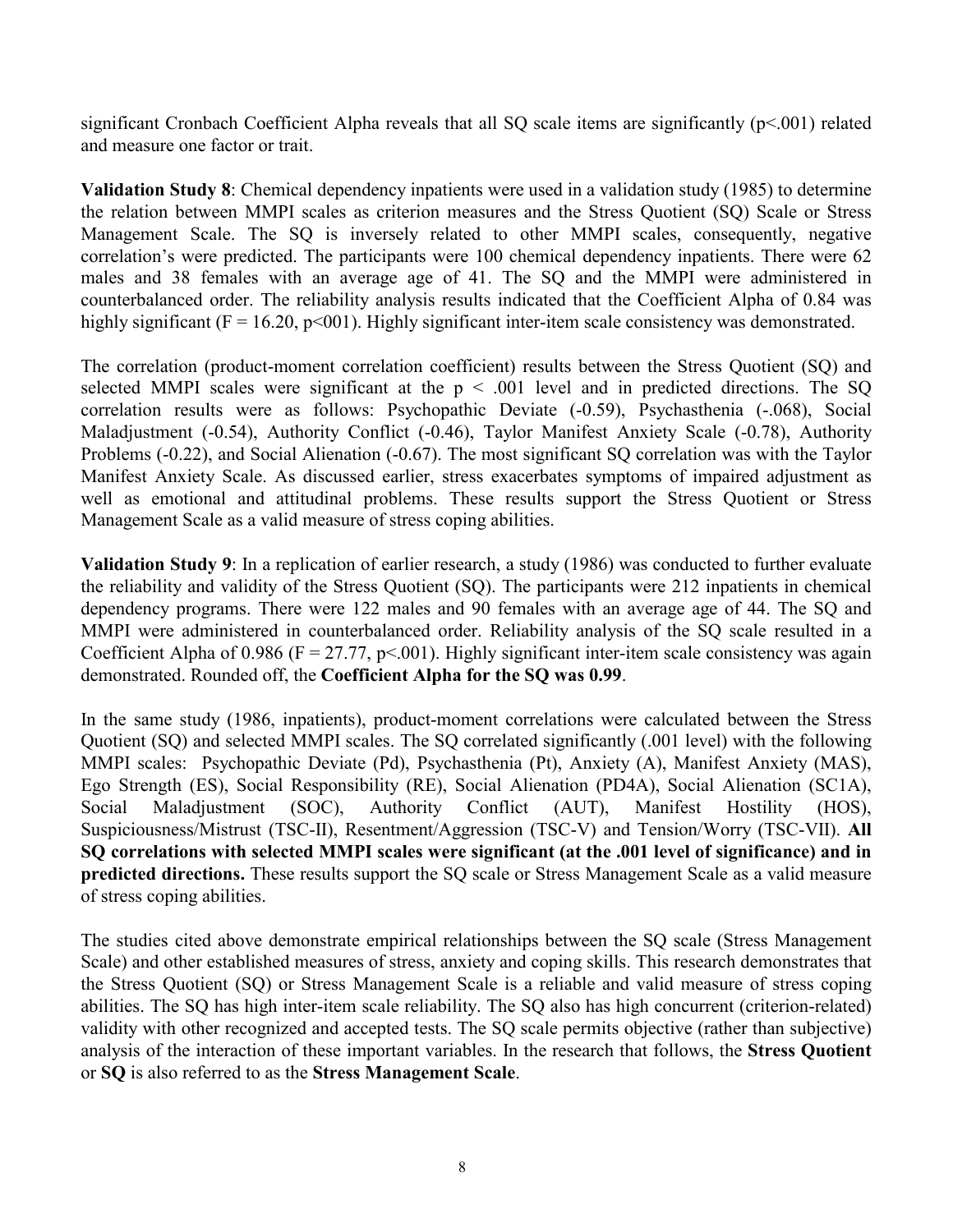#### **EMPLOYMENT BARRIERS (EB) RESEARCH**

The EB has a long history of research and development, much of which is contained in the following summary. **EB research is reported in a chronological format, reporting studies as they occurred.** This gives the reader the opportunity to see how the EB evolved into a state-of-the-art job barriers to employment assessment instrument. However, for current information refer to the more recent studies near the end of this research document.

# **10. A Study of Employment Barriers (EB) Test-Retest Reliability**

Any approach to detection, assessment, or measurement must meet the criteria of reliability and validity. Reliability refers to an instrument's consistency of results regardless of who uses it. This means that the outcome must be objective, verifiable, and reproducible. Ideally, the instrument or test must also be practical, economical, and fair. Psychometric principles and computer technology insures EB accuracy, objectivity, practicality and cost-effectiveness.

Reliability is a measure of the consistency of a test in obtaining similar results upon re-administration of the test. One measure of test reliability, over time, is the test-retest correlation coefficient. In this type of study, the test is administered to a group and then the same test is re-administered to the same group at a later date.

#### Method

College students (at two different educational institutions) enrolled in introductory psychology classes participated in this study (1984). A total of 115 students participated and received class credit for their participation. The students were administered the EB test in a paper-pencil test format. One week later they were re-assessed with the EB test again.

#### Results

The results of this study revealed a significant test-retest product-moment correlation coefficient of  $r = 0.71$ ,  $p \le 01$ . These results support the reliability of EB. Test-retest consistency was very high and indicates that EB scores are reproducible and reliable over a one week interval.

In another test-retest study (1985), the EB was administered on two occasions to the same people. Seventy outpatients were re-tested with the EB after a ten-day interval. The Pearson Product Moment Correlation Coefficient of .87 was highly significant. This study again demonstrates that the EB is a reliable employment barrier screening instrument.

#### **11. Validation of the Degree of Confidence Scale**

The Degree of Confidence Scale in Employment Barriers (EB) is an important psychometric scale as these scores establish how truthful the respondent was while completing the EB. Degree of Confidence Scale scores determine whether or not EB profiles are accurate and are integral to the calculation of truthcorrected EB scale scores.

The Degree of Confidence Scale identifies respondents who are self-protective, recalcitrant and guarded, as well as those who minimized or even concealed information while completing the test. Degree of Confidence Scale items are designed to detect respondents who try to fake good or put themselves into a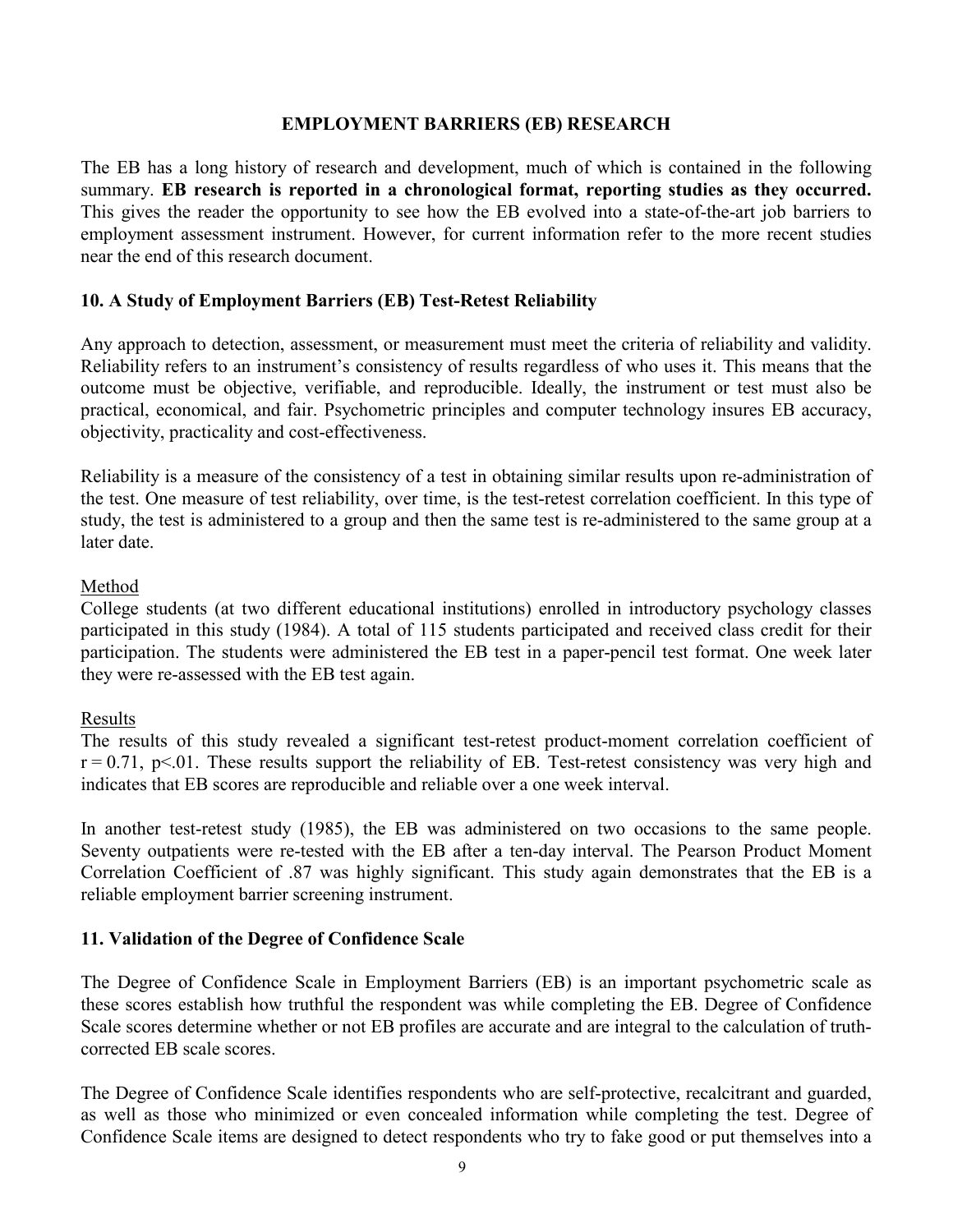favorable light. These scale items are statements about oneself that most people would agree to. The following statement is an example of a Degree of Confidence Scale item, "Sometimes I worry about what others think or say about me."

This preliminary study used the 21 Degree of Confidence Scale items in the Employment Barriers to determine if these Degree of Confidence Scale items could differentiate between respondents who were honest from those trying to fake good. It was hypothesized that the group trying to fake good would score higher on the Degree of Confidence Scale than the group instructed to be honest.

# Method

Seventy-eight Arizona State University college students (1990) enrolled in an introductory psychology class were randomly assigned to one of two groups. Group 1 comprised the "Honest" group and Group 2 comprised the "Fakers" group. Group 1 was instructed to be honest and truthful while completing the test. Group 2 was instructed to "fake good" while completing the test, but to respond "in such a manner that their faking good would not be detected." The test, which included the EB Degree of Confidence Scale, was administered to the subjects and the Degree of Confidence Scale was embedded in the test as one of the five scales. Degree of Confidence Scale scores were made up of the number of deviant answers given to the 21 Degree of Confidence Scale items.

# Results

The mean Degree of Confidence Scale score for the Honest group was 2.71 and the mean Degree of Confidence Scale score for Fakers was 15.77. The results of the correlation (product-moment correlation coefficient) between the Honest group and the Fakers showed that the Fakers scored significantly higher on the Degree of Confidence Scale than the Honest group ( $r = 0.27$ ,  $p < .01$ ).

The Degree of Confidence Scale successfully measured how truthful the respondents were while completing the test. The results of this study reveal that the Degree of Confidence Scale accurately detects "Fakers" from those students that took the test without faking.

# **12. Validation of Six Employment Barriers (EB) Scales using Criterion Measures**

In general terms, a test is valid if it measures what it is supposed to measure. The process of confirming this statement is called validating a test. A common practice when validating a test is to compute a correlation between it and another (criterion) test that purports to measure the same thing and that has been previously validated. For the purpose of this study, the six Employment Barriers scales (Degree of Confidence, Alcohol, Drugs, Work Attitude, Self-Esteem and Stress Management) were validated with comparable scales on the Minnesota Multiphasic Personality Inventory (MMPI). The MMPI was selected for this validity study because it is the most researched, validated and widely used objective personality test in the United States.

The Employment Barriers (EB) scales were validated with MMPI scales as follows. The Degree of Confidence Scale was validated with the L Scale. The Alcohol Scale was validated with the MacAndrew Psychopathic Deviant scales. The Drug Scale was validated with the MacAndrew and Psychopathic Deviant scales. The Work Attitude Scale was validated with the Manifest Hostility and Authority Conflict scales. The Self-Esteem Scale was validated with the Psychasthenia and Social Alienation scales. The Stress Management Scale was validated with the Taylor Manifest Anxiety, Psychasthenia, Social Maladjustment and Social Alienation scales.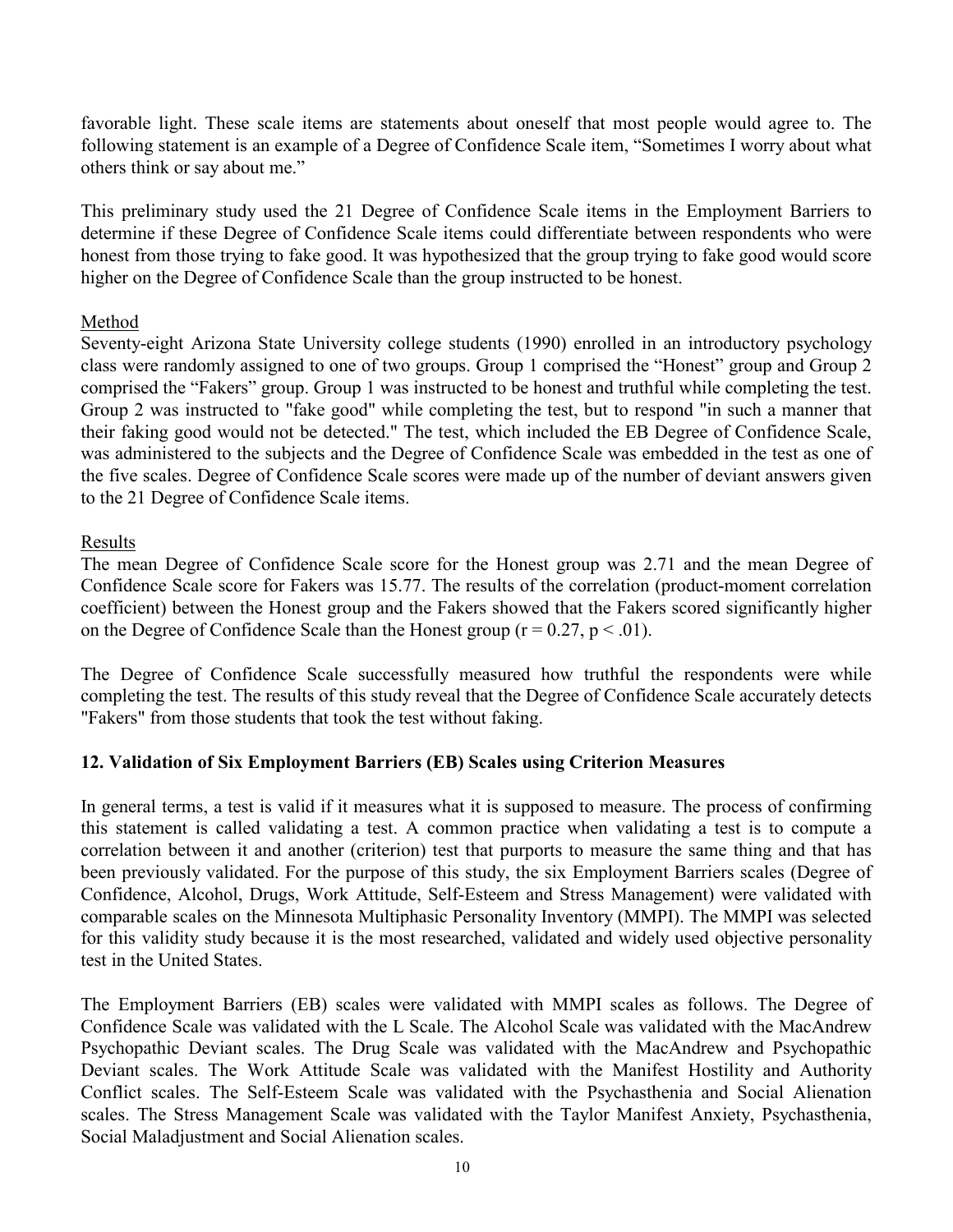Content validity is a measure of how well test items (or scales) measure the factor they were designed to measure. As noted earlier, a large item pool was rationally developed for consideration. Consensual agreement among three psychologists and experienced personnel/selection staff familiar with EB scale definitions markedly reduced the initial item pool. Final item selection was empirical and based on each item's statistical properties. Selected items had acceptable reliability coefficients and correlated highest with their respective scales. The EB was then objectively normed and standardized.

Predictive validity measures how well a test can predict behavior the test was designed to measure. The Degree of Confidence Scale is important as these scores establish how truthful the respondent was while completing the EB. Degree of Confidence Scale scores determine whether or not EB profiles are valid, and are integral to the calculation of truth-corrected scores.

Concurrent validity (criterion-related validity) correlates the scales of the test being validated with similar scales or measures from an established test which has demonstrated reliability and validity. This was done in the following 1995 ( $N = 100$ ) study.

# Method

One hundred (100) vocational rehabilitation clients (1995) were administered both the EB and the MMPI. Tests were counterbalanced for order effects -- half were given the EB first and half were given the MMPI first.

# Results and Discussion

Product-moment correlation coefficients were calculated between EB scales and MMPI scales. These results are summarized in Table 1. Correlation results presented in Table 1 show that all EB scales significantly correlated (.001 level of significance) with all represented MMPI scales. In addition, all correlations were in predicted directions.

The **Degree of Confidence Scale** correlates significantly with all of the represented MMPI scales in Table 1. Of particular interest is this scale's highly significant positive correlation with the MMPI Lie (L) Scale. A high L Scale score on the MMPI invalidates other MMPI scale scores due to untruthfulness. This helps in understanding why the Degree of Confidence Scale is significantly, but negatively, correlated with the other represented MMPI scales. Similarly, the MMPI L Scale correlates significantly, but negatively, with the other EB scales.

The **Alcohol Scale** correlates significantly with all represented MMPI scales. This is consistent with the conceptual definition of the Alcohol Scale and previous research that has found that alcohol abuse is associated with mental, emotional and physical problems. Of particular interest are the highly significant correlations with the MacAndrew ( $r = 0.58$ ) Scale and the Psychopathic Deviant ( $r = 0.52$ ) Scale. High MacAndrew and Psychopathic Deviant scorers on the MMPI are often found to be associated with substance abuse. Similarly, the **Drugs Scale** correlates significantly with the MacAndrew ( $r = 0.62$ ) Scale and the Psychopathic Deviant  $(r = 0.54)$  Scale.

The **Work Attitude Scale** attained the most significant correlation with the Manifest Hostility ( $r = 0.57$ ) and the Authority Conflict ( $r = 0.55$ ) MMPI scales. These findings are consistent with the conceptual description of the Work Attitude Scale that was cited earlier.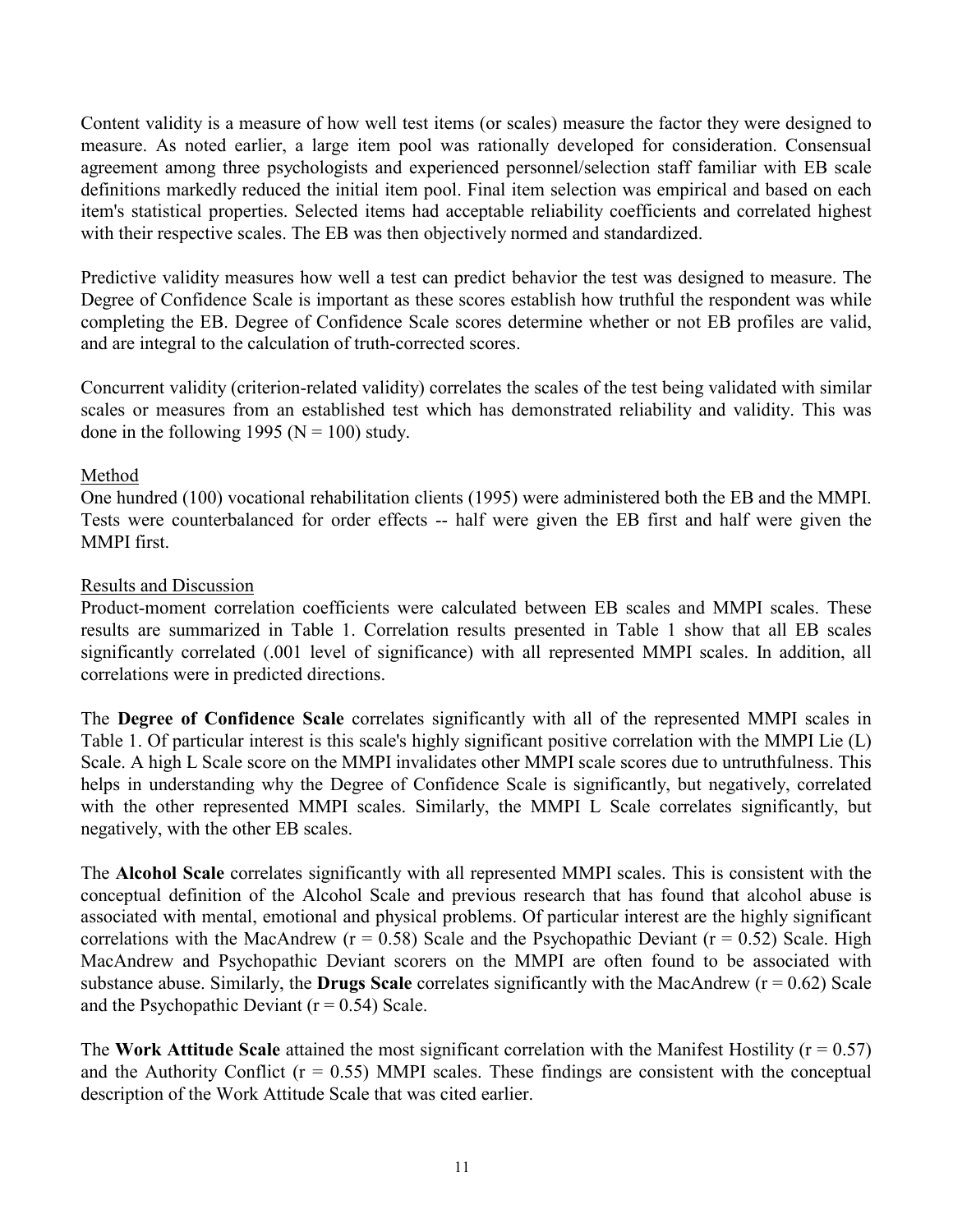The **Self-Esteem Scale** correlates most significantly with the Psychasthenia (PT, r=0.34) and the Social Alienation (SOA, r=0.36) Scale.

The **Stress Management Scale** is inversely related to MMPI scales, which accounts for the negative correlations shown in Table 1. The positive correlation with the L scale on the MMPI was discussed earlier, i.e., Degree of Confidence Scale. It should be noted that stress exacerbates symptoms of impaired adjustment and even psychopathology. The Stress Management Scale correlates most significantly with the Taylor Manifest Anxiety ( $r = -0.78$ ) Scale, the Psychasthenia ( $r = -0.68$ ) Scale and the Social Alienation ( $r = -0.67$ ) Scale.

| <b>MMPI SCALES</b>             |                     |                |         | <b>Employment Barriers Scales (Measures)</b> |                      |                    |
|--------------------------------|---------------------|----------------|---------|----------------------------------------------|----------------------|--------------------|
| (MEASURES)                     | <b>Truthfulness</b> | <b>Alcohol</b> | Drugs   | <b>Self-Esteem</b>                           | <b>Work Attitude</b> | <b>Stress</b>      |
| L (Lie) Scale                  | 0.72                | $-0.38$        | $-0.41$ | $-0.28$                                      | $-0.29$              | Management<br>0.53 |
| <b>Psychopathic Deviant</b>    | $-0.37$             | 0.52           | 0.54    | 0.35                                         | 0.27                 | $-0.59$            |
| Psychasthenia                  | $-0.34$             | 0.38           | 0.41    | 0.34                                         | 0.37                 | $-0.68$            |
| <b>Social Maladjustment</b>    | $-0.25$             | 0.34           | 0.26    | 0.18                                         | 0.35                 | $-0.54$            |
| <b>Authority Conflict</b>      | $-0.43$             | 0.31           | 0.47    | 0.37                                         | 0.55                 | $-0.46$            |
| <b>Manifest Hostility</b>      | $-0.45$             | 0.34           | 0.47    | 0.37                                         | 0.57                 | $-0.58$            |
| <b>Taylor Manifest Anxiety</b> | $-0.58$             | 0.47           | 0.46    | 0.48                                         | 0.50                 | $-0.78$            |
| <b>MacAndrew</b>               | $-0.40$             | 0.58           | 0.62    | 0.44                                         | 0.26                 | $-0.33$            |
| <b>Authority Problems</b>      | $-0.32$             | 0.36           | 0.42    | 0.35                                         | 0.18                 | $-0.22$            |
| <b>Social Alienation</b>       | $-0.47$             | 0.35           | 0.45    | 0.36                                         | 0.48                 | $-0.67$            |

#### **Table 1. (1995) Product-moment correlations (N=100) between MMPI scales and Employment Barriers (EB) scales**

**NOTE:** All correlations were significant at  $p < .001$ .

These findings robustly support the validity of Employment Barriers (EB) scales. All of the EB scales were highly correlated with the MMPI criterion scale they were tested against. The large correlation coefficients support the validity of the EB. All product-moment correlation coefficients testing the relation between EB scales and MMPI scales were significant at the  $p < .001$  level.

# **13. Inter-item Reliability of Employment Barriers (EB)**

Within-test reliability measures to what extent a test with multiple scales measuring different factors, measures each factor independent of the other factors (scales) in the test. It also measures to what extent items in each scale consistently measures the particular trait (or factor) that scale was designed to measure. Within-test reliability measures are referred to as inter-item reliability. The most common method of reporting within-test (scale) inter-item reliability is with Cronbach's alpha coefficients. Coefficient alpha results are presented in this study (1995,  $N = 389$ ).

# Method

This study (1995) included three separate groups of subjects: 100 outpatients in private practice, 100 substance abuse inpatients, and 189 work rehabilitation clients -- totaling 389 subjects. Separate interitem reliability analyses were conducted to compare results across the three groups.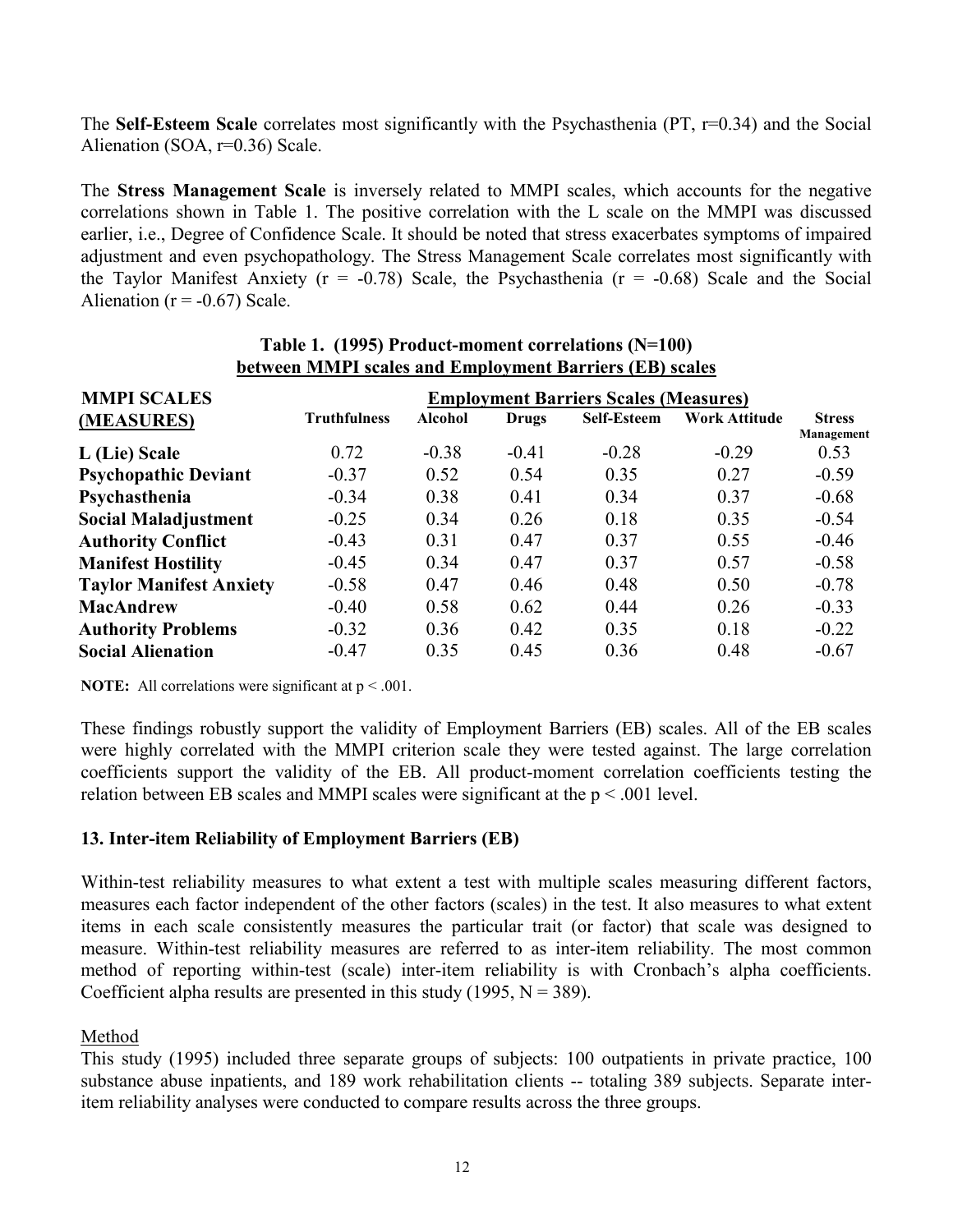#### Results and Discussion

The inter-item reliability coefficient alpha and within-test reliability statistics are presented in Tables 2 and 3, respectively. All inter-item reliability coefficient alphas and within-test reliability F-values are significant at p<.001. These results support the reliability of the EB. The EB is a highly reliable instrument.

| Table 2. Inter-item reliability, coefficient alpha. (1995)<br><u><b>Outpatients, Substance Abuse Inpatients and Work rehabilitation clients (<math>N = 389</math>)</b></u> |              |                    |                   |                                   |
|----------------------------------------------------------------------------------------------------------------------------------------------------------------------------|--------------|--------------------|-------------------|-----------------------------------|
| <b>EB SCALES</b>                                                                                                                                                           | N            | <b>Outpatients</b> | <b>Inpatients</b> | Work<br>rehabilitation<br>clients |
| <b>MEASURES</b>                                                                                                                                                            | <b>ITEMS</b> | $(N = 100)$        | $(N = 100)$       | $(N = 189)$                       |
| <b>Degree of Confidence Scale</b>                                                                                                                                          | 21           | 0.81               | 0.79              | 0.81                              |
| <b>Alcohol Scale</b>                                                                                                                                                       | 21           | 0.86               | 0.93              | 0.83                              |
| <b>Drugs Scale</b>                                                                                                                                                         | 21           | 0.80               | 0.85              | 0.79                              |
| Work Attitude                                                                                                                                                              | 21           | 0.74               | 0.74              | 0.78                              |
| <b>Self-Esteem Scale</b>                                                                                                                                                   | 25           | 0.90               | 0.88              | 0.90                              |
| <b>Stress Management</b>                                                                                                                                                   | 28           | 0.81               | 0.84              | 0.73                              |

#### **Table 3. Within-test reliability, F statistic. All F statistics are significant at p<.001.**

| <b>EB SCALES</b>                  | N            | <b>Outpatients</b> | <b>Inpatients</b> | Work<br>rehabilitation<br>clients |
|-----------------------------------|--------------|--------------------|-------------------|-----------------------------------|
| <b>MEASURES</b>                   | <b>ITEMS</b> | $(N = 100)$        | $(N = 100)$       | $(N = 189)$                       |
| <b>Degree of Confidence Scale</b> | 21           | 21.73              | 53.15             | 45.91                             |
| <b>Alcohol Scale</b>              | 21           | 9.29               | 31.46             | 47.75                             |
| <b>Drugs Scale</b>                | 21           | 27.19              | 16.34             | 58.18                             |
| <b>Work Attitude</b>              | 21           | 15.97              | 19.21             | 28.67                             |
| <b>Self-Esteem Scale</b>          | 25           | 18.97              | 22.21             | 23.67                             |
| <b>Stress Management</b>          | 28           | 46.74              | 16.20             | 195.86                            |

These results (Tables 2 and 3) demonstrate the impressive reliability of the EB. Reliability was demonstrated with three different groups of people (outpatients, inpatients and work rehabilitation clients) taking the EB test. In each of these subject samples, all EB scales (measures) were found to be significantly independent of the other EB scales as shown by the highly significant within-test F statistics. The F statistic is obtained in within-subjects between measures ANOVA performed on each individual EB scale in each of the samples. The F statistics show that each EB scale measures essentially one factor (or trait). In addition, all EB scales show high inter-item reliability. This is demonstrated by the Standardized Cronbach's Coefficient Alpha - a widely used test of inter-item reliability when using parallel models. This measure reveals that all items in each EB scale are significantly related and measure just one factor. In other words, each EB scale measures one factor, yet the factor being measured is different from scale to scale. The inter-item reliability coefficients show very similar results across the three subject samples. The Degree of Confidence Scale, Alcohol Scale and Drugs Scale are in close agreement. The Stress Management Scale shows similar results for the chemical dependency groups but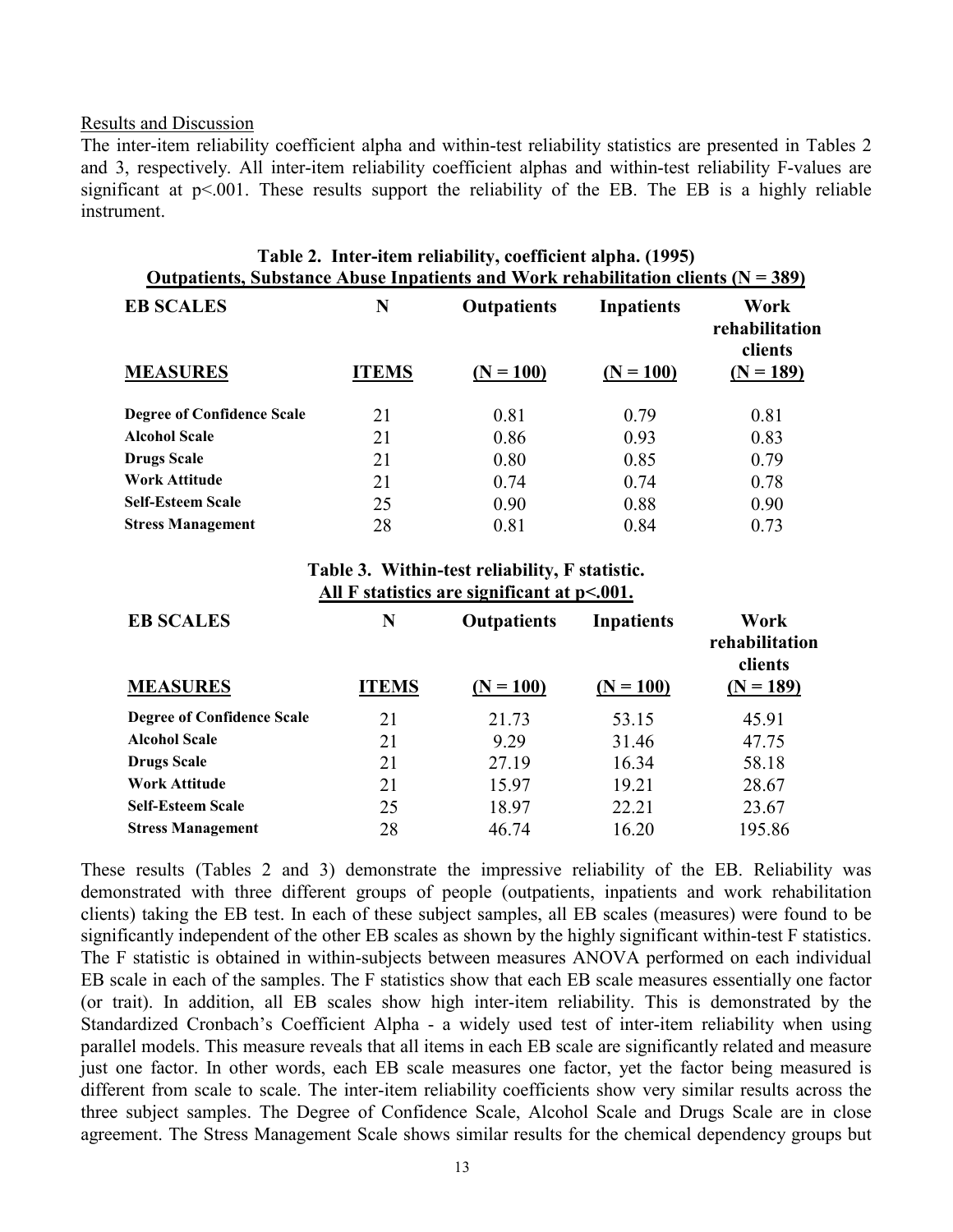the work rehabilitation group had a slightly lower coefficient alpha. This difference might be accounted for by the fact that individuals looking for employment would not want to show themselves in a bad light by indicating they have an emotional, stress-related or mental health problem.

Because each sample may have attained scores different from the other two samples, the data for all subjects were combined. For example, work rehabilitation clients may attain lower scores on the Alcohol and Drugs Scales than inpatient clients. By combining the data, scale scores would likely be distributed from low to high and result in even better coefficient alphas than each sample separately. Table 4 presents the inter-item reliability analysis of all of these independent studies ( $N = 100$ ,  $N = 100$ ,  $N = 189$ ) combined ( $N = 389$ ).

| N  | <b>COEFFICIENT</b> |
|----|--------------------|
|    | <b>ALPHA</b>       |
| 21 | 0.86               |
| 21 | 0.94               |
| 21 | 0.88               |
| 21 | 0.87               |
| 25 | 0.90               |
| 40 | 0.89               |
|    | <b>ITEMS</b>       |

### **Table 4. Inter-item reliability, coefficient alpha. All data combined (N = 389).**

These coefficient alphas in the combined data are very high and provide strong support for the reliability of the EB assessment.

#### **14. Relationships between Selected EB Scales and Polygraph Examination**

The polygraph exam is most often used to determine the truthfulness or honesty of an individual while being tested. The Polygraph examination is more accurate when the area of inquiry is more situationspecific. Conversely, the less specific the area of inquiry, the less reliable the Polygraph examination becomes.

Three Employment Barriers scales were chosen for this study: Degree of Confidence Scale, Alcohol Scale and Drugs Scale. The Degree of Confidence Scale was chosen because it is used in the EB to measure the truthfulness or honesty of the respondent while completing the EB. The Alcohol and Drugs Scales are well suited for comparison with the polygraph exam because of the situation specific nature of the scales. Alcohol and drug items are direct and relate specifically to alcohol and drug use. The comparison with the Degree of Confidence Scale is less direct because of the subtle nature of the Degree of Confidence Scale items as used in the EB. The respondent's attitude, emotional stability and tendencies to fake good affect the Degree of Confidence Scale. It was expected that the Alcohol and Drugs Scales would be highly correlated with the polygraph results and the Degree of Confidence Scale would show a somewhat less but nonetheless significant correlation. The following study (1995,  $N = 189$ ) demonstrates the nature of these polygraph-EB relationships.

# Method

One hundred and eighty-nine (189) work rehabilitation clients (1995) were administered both the EB scales and the Polygraph examination. Tests were given in a counterbalanced order, half of the clients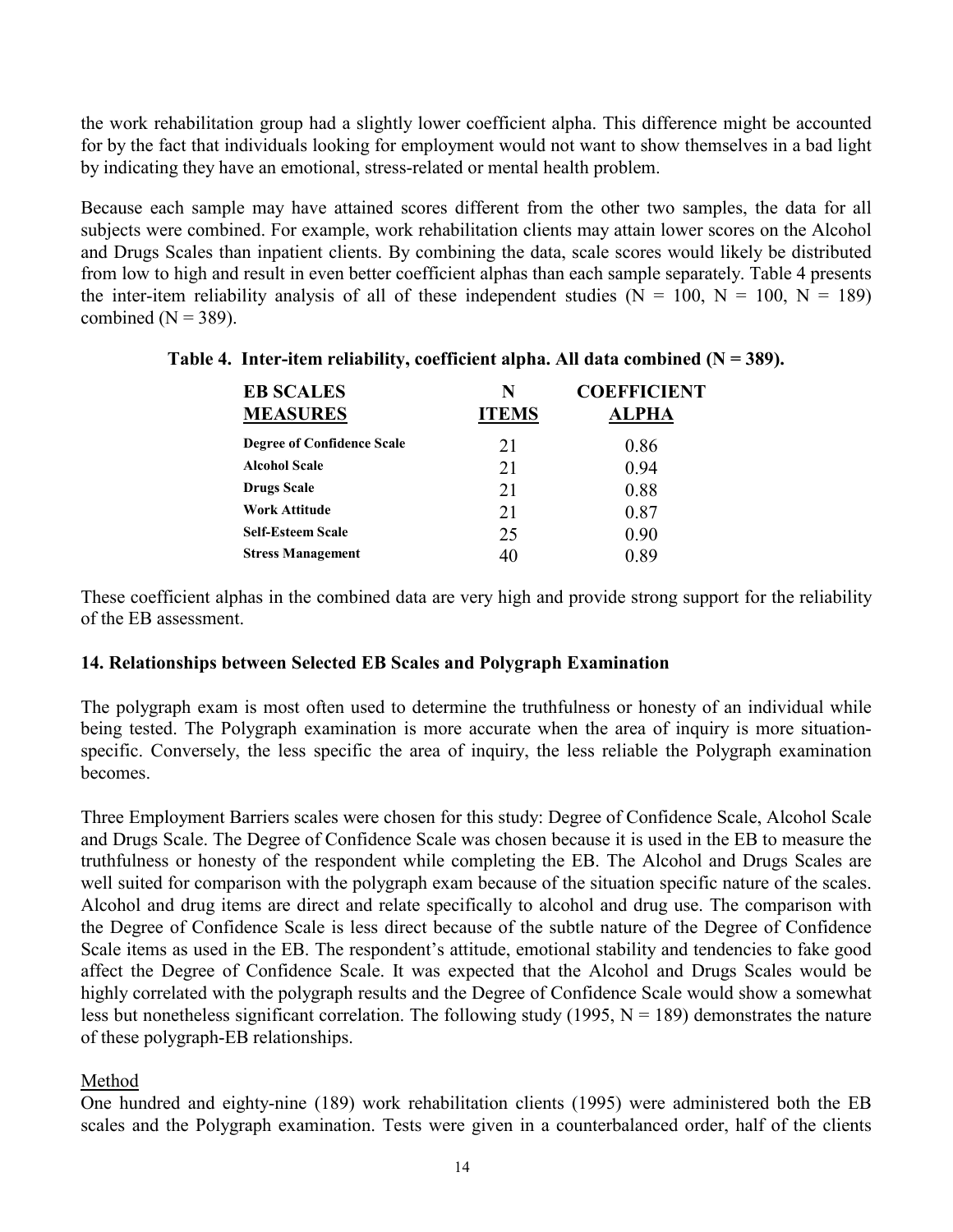were given the EB scales first and the other half were administered the polygraph first. The clients were administered the EB test scales and polygraph exam in the same room, in the same session, with the examiner present for both tests.

## Results

The product-moment correlation results between the Polygraph exam and EB scales demonstrated a significant positive correlation between the Degree of Confidence Scale and Polygraph exam ( $r = 0.23$ , p<.001). Similarly, significant positive relationships were observed between the Polygraph exam and the Alcohol Scale ( $r = 0.54$ ,  $p < .001$ ) and the Drugs Scale ( $r = 0.56$ ,  $p < .001$ ).

In summary, this study supports the validity of the EB Degree of Confidence Scale, Alcohol Scale and Drugs Scale. There were strong positive relationships between the selected EB scales and the Polygraph examination. The highly significant product-moment correlations between EB scales and Polygraph examinations demonstrate the validity of the EB Truthfulness, Alcohol and Drugs measures.

These results are important because the Polygraph exam is a direct measure obtained from the individual being tested rather than a rating by someone else. This is similar to self-report such as utilized in the EB. The fact that there was a very strong relationship between Polygraph results and EB scales shows that this type of information can be obtained accurately in self-report instruments.

These results indicate that the EB Degree of Confidence Scale is an accurate measure of the respondent's truthfulness or honesty while completing the EB. The Degree of Confidence Scale is an essential measure in self-report instruments that measures truthfulness and then applies a correction to other scales based on the Degree of Confidence Scale score. The Degree of Confidence Scale ensures accurate assessment. The results of this study show that the EB is a valid assessment instrument.

# **15. Replication Study of Employment Barriers (EB) Reliability**

After this first sequence of studies, EB database research enabled statistical reliability analysis of each scale item. The original pool of EB scale items was statistically analyzed and only the items with the best statistical properties (item-whole correlation coefficients) were retained. The following study (1997,  $N =$ 192) investigated the reliability of the revised EB.

This study (1997) was conducted to test the reliability (internal consistency) of the EB scales. In a replication of earlier EB research, the EB was administered to 192 chemical dependency inpatients. Age ranged from 18 to 56 years. This EB reliability study (1997) is summarized in Table 5.

| <b>EB</b> Scales     | <b>Coefficient Alpha</b> | P< Value |
|----------------------|--------------------------|----------|
| Degree of Confidence | -89                      | -001     |
| <b>Alcohol Scale</b> | -90                      | -001     |
| Drugs Scale          | -89                      | -001     |
| Work Attitude        | -85                      | -001     |
| Self-Esteem Scale    | 90                       | 001      |

# Table 5. Inter-item Reliability  $(1997, N = 192)$ **Chemical Dependency Inpatients**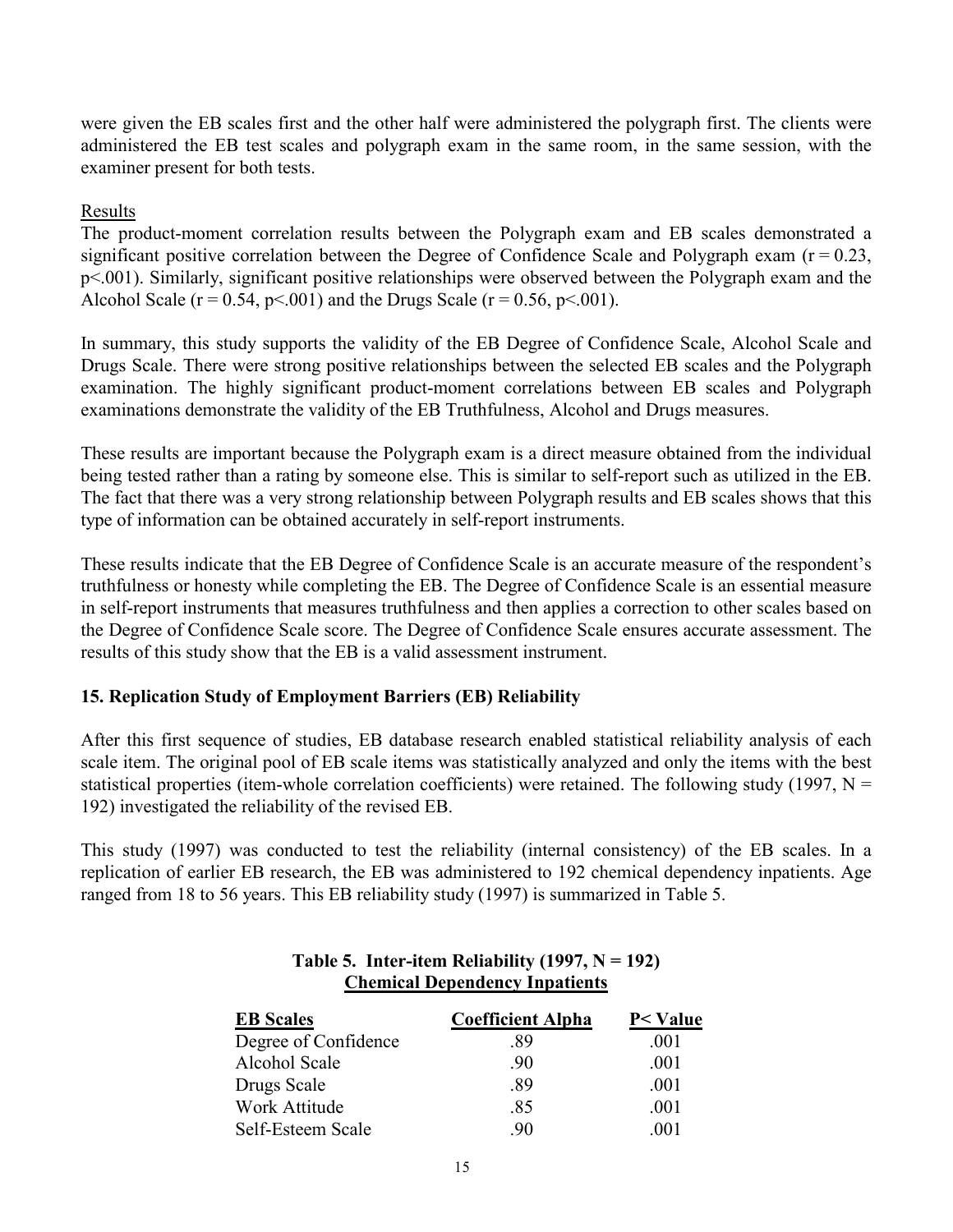Stress Management .91 .001

The results of this study demonstrate the reliability (internal consistency) of the EB test. All scales retained high reliability statistics. These results strongly support the reliability of Employment Barriers.

### **16. Validation of Employment Barriers (EB) in a Sample of Vocational Rehabilitation Clients**

Reliability and validity of the revised EB scales continued to be studied in a sample of vocational rehabilitation clients. Consistently high reliability statistics of the EB assessment instrument have been found. Yet with the changes in scale items it was important to validate these changed scales. Vocational rehabilitation clients participated in this study; however, not all clients completed the MMPI that was used in the validation of the EB. This 2000 study involved 294 vocational rehabilitation clients.

#### Method

The participants in this study (2000) were vocational rehabilitation clients. 294 participants completed the EB and 171 completed the MMPI.

The demographic composition of this sample was as follows: 203 (69 percent) males, and 91 (31 percent) females. Age: 16 to 25 years (71 males, 16 females); 26 to 35 years (93 males, 42 females); 36 to 45 years (32 males, 17 females); and 46 to 55 years (7 males, 16 females). Ethnicity: Caucasian (55 males, 32 females); Black (130 males, 58 females); Hispanic (9 males); Native American (7 males); and other (2 males, 1 female). Education: 8th grade or less (13 males, 1 female); some High School (43 males, 19 females); GED (16 males, 7 females); High School graduates (83 males, 24 females); some College (26 males, 21 females); Business/Technical School (1 male, 1 female); College graduates (13 males, 15 females); and Graduate/Professional degrees (8 males, 3 females). Reliability coefficient alphas are presented in Table 6. There were 294 participants in this study (1990).

These results support the reliability of the EB. **All scale reliability coefficient alphas were at or above the 0.85 level.** All coefficient alphas are significant at the p<.001 level of significance. The EB is a reliable assessment instrument for screening employment barriers.

# **Table 6. EB Reliability Coefficient Alphas (2000, N=294) Vocational Rehabilitation Clients**

|                                | Cronbach     | <b>Significance</b> |
|--------------------------------|--------------|---------------------|
| <b>EB</b> Scales               | <b>Alpha</b> | Level               |
| Degree of Confidence           | .83          | .001                |
| Alcohol Scale                  | .86          | .001                |
| Drugs Scale                    | .87          | .001                |
| Work Attitude                  | .85          | .001                |
| Self-Esteem Scale              | .91          | .001                |
| <b>Stress Coping Abilities</b> | .93          | $.001\,$            |

In the validation part of this study (2000) there were 171 participants. Gender composition was 129 males and 42 females. This sample is described as follows. Age: Under 17 years (2); 18 to 21 (20); 22 to 25 (25); 26 to 29 (27); 30 to 33 (24); 34 to 37 (22); 38 to 41 (17); 42 to 45 (13); 46 to 49 (5); 50 to 53 (8); over 54 (8). Education: 8th grade or less (20); Partially completed High School (43); GED (16); High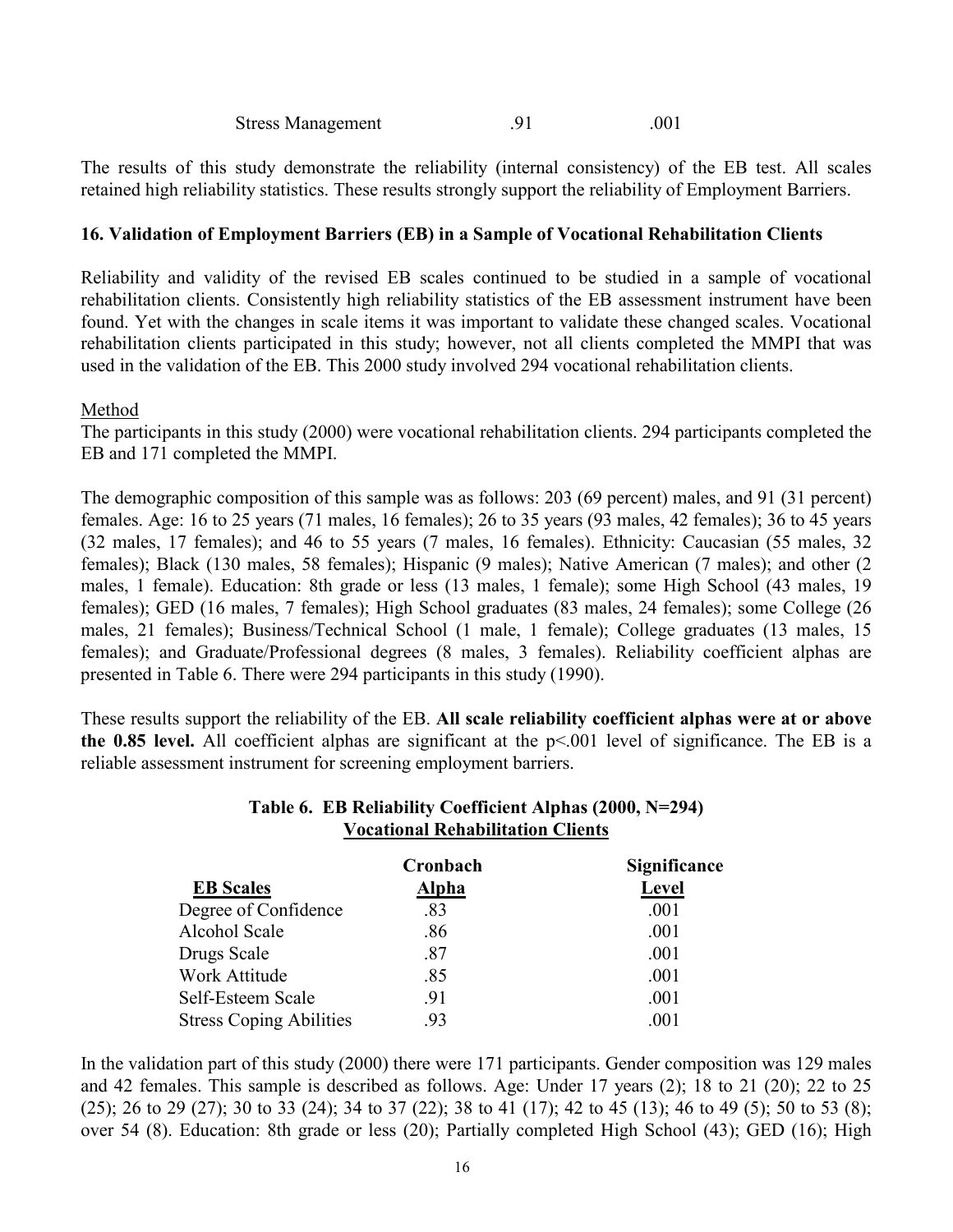School Graduate (53); Some College (36); and College Graduates (3). The results of this study are summarized in Table 7.

As found in earlier studies, all EB-MMPI correlations were significant and in predicted directions. These empirical findings further support the validity of the EB test. ER-MMPI results are presented in Table 7.

The EB Degree of Confidence Scale was invented and correlates most significantly with the MMPI-L Scale and MMPI-K scale. The EB Alcohol Scale correlates most significantly with the MMPI Psychopathic Deviant scale, MMPI Social Maladjustment scale, and MMPI Social Alienation scale. The EB Drug Scale correlates most significantly with the MMPI F scale, MMPI Psychopathic Deviant scale, and MMPI TSC-V (Resentment) scale. The EB Work Attitude Scale correlates most significantly with the MMPI F scale, MMPI TSC-III (Suspiciousness) scale and the MMPI Social Alienation scale. The EB test Stress Management Scale correlates most significantly with the MMPI F scale, MMPI Psychopathic Deviant scale, MMPI Psychasthenia scale, MMPI Taylor Manifest Anxiety scale, and MMPI Social Alienation scale.

|                                 | <b>Table 7. EB-MMPI Pearson Correlations</b>           |                    |              |               |               |
|---------------------------------|--------------------------------------------------------|--------------------|--------------|---------------|---------------|
|                                 | <b>Vocational Rehabilitation Clients (N=171), 2000</b> |                    |              |               |               |
|                                 | Significance Level: ** $p<.001$ , * $p<.01$            |                    |              |               |               |
|                                 |                                                        | <b>MMPI SCALES</b> |              |               |               |
| (MEASURES)                      | Degree of                                              | Alcohol            | <b>Drugs</b> | Work Attitude | <b>Stress</b> |
|                                 | Confidence                                             |                    |              |               | Management    |
| L (Lie) Scale                   | $.511**$                                               | .022               | $-186*$      | .089          | $-.065$       |
| F (Validity)                    | $-293**$                                               | $.379**$           | $.269**$     | $.276**$      | $.462**$      |
| <b>K</b> (Validity)             | $.458**$                                               | $-201*$            | $-151$       | $-.077$       | $-319**$      |
| <b>Psychopathic Deviant</b>     | $.241**$                                               | $.312**$           | $.190*$      | .065          | $.491**$      |
| Psychasthenia                   | $-279**$                                               | $.202*$            | .115         | .069          | $.470**$      |
| <b>Taylor Manifest Anxiety</b>  | $-394**$                                               | $.288**$           | .151         | .031          | $.536**$      |
| <b>MacAndrew</b>                | .005                                                   | .051               | .090         | .127          | .076          |
| <b>Social Maladjustment</b>     | $-.335**$                                              | $273**$            | .174         | .033          | $.329**$      |
| <b>Manifest Hostility</b>       | $-465**$                                               | $197*$             | .159         | .176          | $.266**$      |
| <b>TSC-III</b> (Suspiciousness) | $-.373**$                                              | $.195*$            | .061         | $.209*$       | $.247**$      |
| <b>TSC-V</b> (Resentment)       | $-457**$                                               | $322**$            | $.195*$      | .140          | $.402**$      |
| <b>Social Alienation</b>        | $-377**$                                               | $.283**$           | .171         | $.249**$      | $.447**$      |

Similar EB-MMPI correlations were demonstrated earlier. The present study further supports the validity of the EB. The EB measures what it purports to measure. EB scales correlate significantly and in predicted directions with selected MMPI scales.

#### **17. Reliability of Employment Barriers (EB) in Two Samples of Work Rehabilitation Clients**

Any approach to detection, assessment, or measurement must meet the criteria of reliability and validity. Reliability refers to an instrument's consistency of results regardless of who uses it. This means that the outcome must be objective, verifiable and reproducible. Ideally, the instrument or test must also be practical, economical and fair. Psychometric principles and computer technology insures accuracy, objectivity, practicality, cost-effectiveness and fairness.

In 2001, research studies on the EB continued. Two studies (2001) were conducted to test the reliability of the EB scale in two different samples of work rehabilitation clients. The total N of the two studies was 971 participants. Within-test reliability measures to what extent a test with multiple scales measuring different factors, measures each factor independent of the other factors (scales) in the test. It also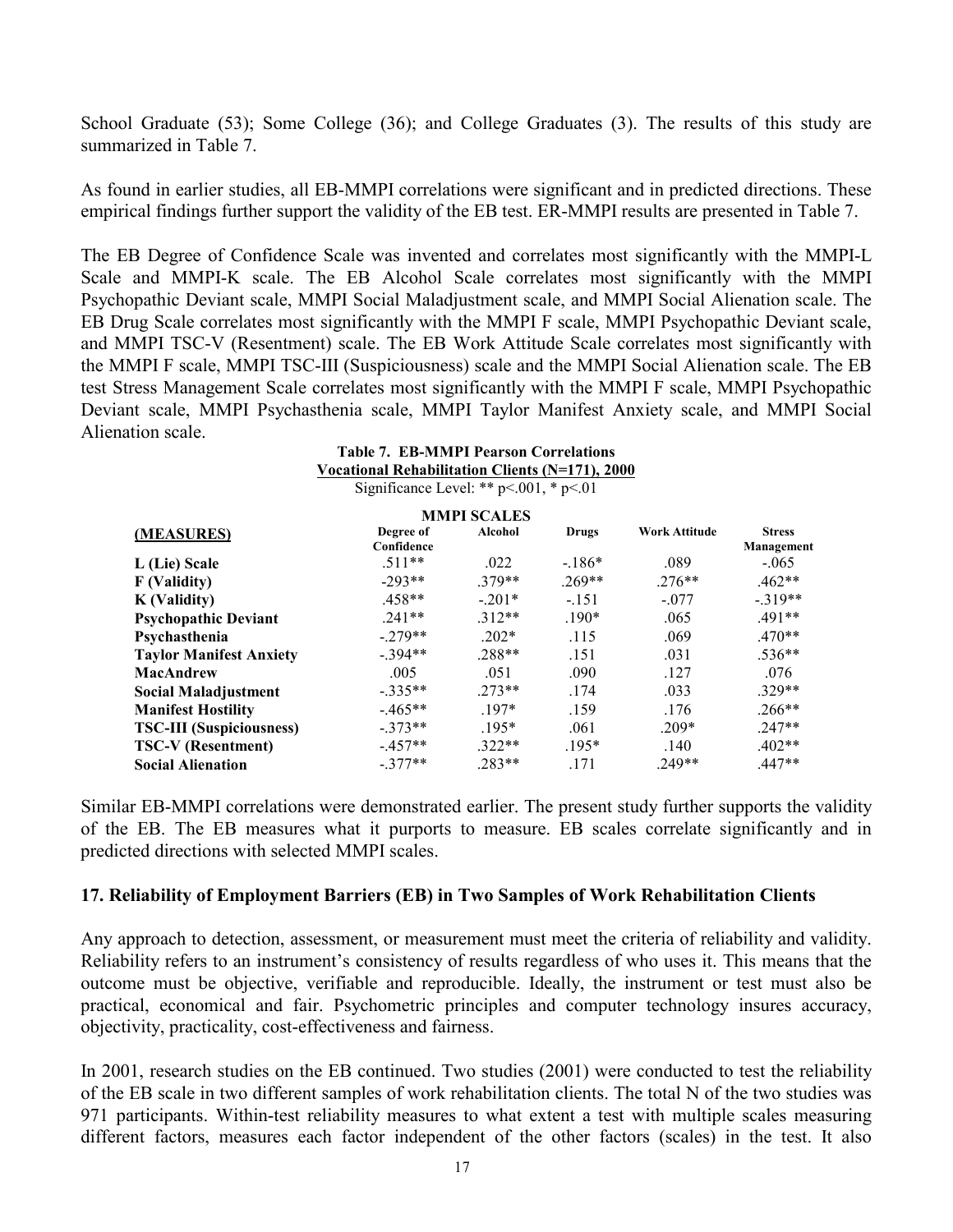measures to what extent items in each scale consistently measure the particular trait (or factor) that scale was designed to measure. Within-test reliability measures are referred to as inter-item reliability. The most common method of reporting within-test (scale) inter-item reliability is with coefficient alpha. These studies (1991, Group1 = 177, Group  $2 = 794$ ) are summarized below.

# Method

There were two samples of work rehabilitation clients included in these studies (2001). **The subjects in Group 1 consisted of 177 work rehabilitation clients.** Of the 177 respondents, 171 were men and 6 were women. The demographic composition of this sample is summarized as follows: Age: 16 to 25 years (31, 17.5%); 26 to 35 (93, 52.5%), 36 to 45 (35, 19.8%); 46 to 55 (14, 7.9%); and over 55 (4, 2.3%). Ethnicity: Caucasian (152, 85.9%); Black (11, 6.2%); Hispanic (3, 1.7%); Native American (2, 1.1%); and Other (9, 5.1%). Education: 8th grade or less (15, 8.5%); Some High School (36, 20.3%); GED (36, 20.3%); High School graduate (63, 35.6%); Some College (23, 13.0%); Business/Technical School (1, .6%); College Graduate (2, 1.1%); and Graduate/Professional Degree (1, .6%).

**Group 2 consisted of 794 work rehabilitation clients.** There were 677 (85.3%) males and 117 (14.7%) females. Age: Under 16 years of age (1 male); 16 to 25 years (229 males, 28 females); 26 to 45 years (460 males, 29 females); 46 to 55 years (33 males, 6 females); and over 55 (14 males, 4 females). Ethnicity: Caucasian (400 males, 71 females); Black (62 males, 14 females); Hispanic (151 males, 9 females); Native American (59 males, 21 females); Asian (1 female); and Other (5 males, 1 female). Education: 8th grade or less (8 males, 1 female); Some High School (182 males, 36 females); GED (69 males, 6 females); High School graduates (216 males, 34 females); some College (165 males, 34 females); Business/Technical School (8 males); College Graduates (27 males, 5 females); and Graduate/Professional degree (2 males 1 female).

Reliability coefficient alphas are presented in Table 8 for studies #1 and 2 combined ( $N = 971$ ).

|                          |           | 1 Work rehabilitation clients 2 Work rehabilitation clients |
|--------------------------|-----------|-------------------------------------------------------------|
| <b>EB</b> Scales         | $N = 177$ | $N = 794$                                                   |
| Degree of Confidence     | .85       | .85                                                         |
| Alcohol Scale            | .84       | .90                                                         |
| Drugs Scale              | .91       | .89                                                         |
| Work Attitude            | .89       | .88                                                         |
| Self-Esteem Scale        | .88       | .89                                                         |
| <b>Stress Management</b> | .92       | 94                                                          |

### **Table 8. Reliability coefficient alphas. Work rehabilitation clients. (2001, N=971) All coefficient alphas are significant at p<.001.**

The results of these studies support the reliability (internal consistency) of the EB. All coefficient alphas are significant at p<.001. All scale reliability coefficients attained very high levels. In both of these samples of work rehabilitation clients EB reliability coefficient alphas were very high and very similar between samples. These results show that the EB is a reliable employment barrier assessment instrument. EB scales are objective, verifiable, reproducible and reliable. The internal consistency (reliability) of the EB has been demonstrated. The EB test has impressive and empirically demonstrated reliability.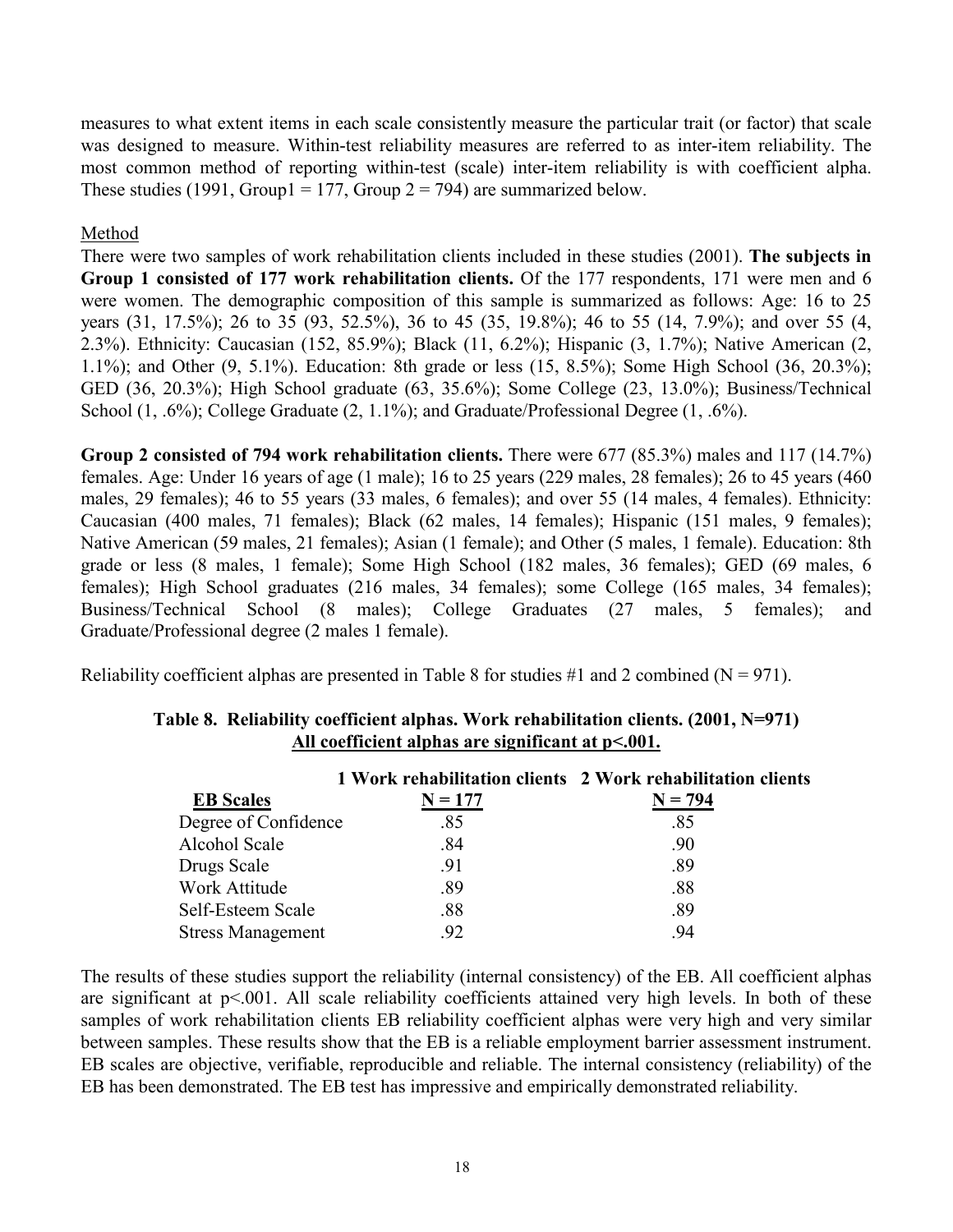#### **18. Reliability of Employment Barriers (EB) in a Sample of Vocational Rehabilitation Clients**

This study (2002) tested the reliability of the EB in a sample of vocational rehabilitation clients. The reliability of the EB test continues to be investigated in different samples of work rehabilitation clients or individuals being assessed for employment. This study explored the applicability of the EB assessment for different types of work rehabilitation clients. Vocational rehabilitation clients usually have special concerns regarding their employability. High reliability statistics (with vocational rehabilitation clients) would suggest that the EB test has broad applicability for assessing a variety of work rehabilitation clients. This study (2002,  $N = 446$ ) is summarized below.

#### Method

There were 446 vocational rehabilitation clients included in this study (2002). There were 347 (77.8%) males and 99 (22.2%) females. Age: 221 (16 to 25 years); 143 (26 to 35); 46 (36 to 45); 31 (46 to 55); and 5 (over 55 years). Ethnicity: Caucasian (370); Black (18); Hispanic (14); Asian (1); Native American (39); and Other (4). Education: Below 8th grade (24); Some High School (71); GED (64); High School graduates (155); Some College (92); Business/Technical School (9); and College Graduates (31).

Reliability coefficient alphas are presented in Table 9 for 446 vocational rehabilitation clients.

| <b>EB</b> Scales         | Cronbach's Alpha |
|--------------------------|------------------|
| Truthfulness             | .84              |
| Alcohol Scale            | .88              |
| Drugs Scale              | .90              |
| Work Attitude            | .85              |
| Self-Esteem Scale        | .90              |
| <b>Stress Management</b> | -91              |

#### **Table 9. Reliability coefficient alphas. Vocational rehabilitation clients (2002, N=446) All coefficient alphas are significant at p<.001.**

This study supports the reliability (internal consistency) of the EB in vocational rehabilitation clients. All scales have highly significant reliability coefficient alphas. Cronbach Alpha is considered the most important index of internal consistency or reliability. Reliability refers to consistency of test results regardless of who uses the test. EB scales have been demonstrated in a number of studies to be both mutually exclusive and have high inter-item scale consistency. EB scales are objective; verifiable, reproducible and reliable. The internal consistency (reliability) of the EB has been demonstrated. The EB is a reliable assessment instrument for vocational rehabilitation clients.

#### **19. Reliability of Employment Barriers (EB)**

#### Method

In this study (2004), the EB was administered to 191 New Employees and 54 Rehires (N=245). There were 126 males (51.4%) and 119 females (48.6%). Rehires had worked for the participating company, had been laid off, and were designated as appropriate for rehiring. New Employees had never been employed at the participating company. The **demographic composition of the New Employees** sample is described as follows: Gender: There were 98 males (51.3%) and 93 females (48.7%). Age: 16-20 (54, 28.3%), 21-25 (49, 25.7%), 26-30 (32, 16.8%), 31-35 (20, 10.5%), 36-40 (15, 7.9%), 41-45 (11, 5.8%), 46-50 (4, 2.1%), 51-55 (3, 1.6%), over 55 (3, 1.5%). Ethnicity: Caucasian (57, 29.8%), Black (39,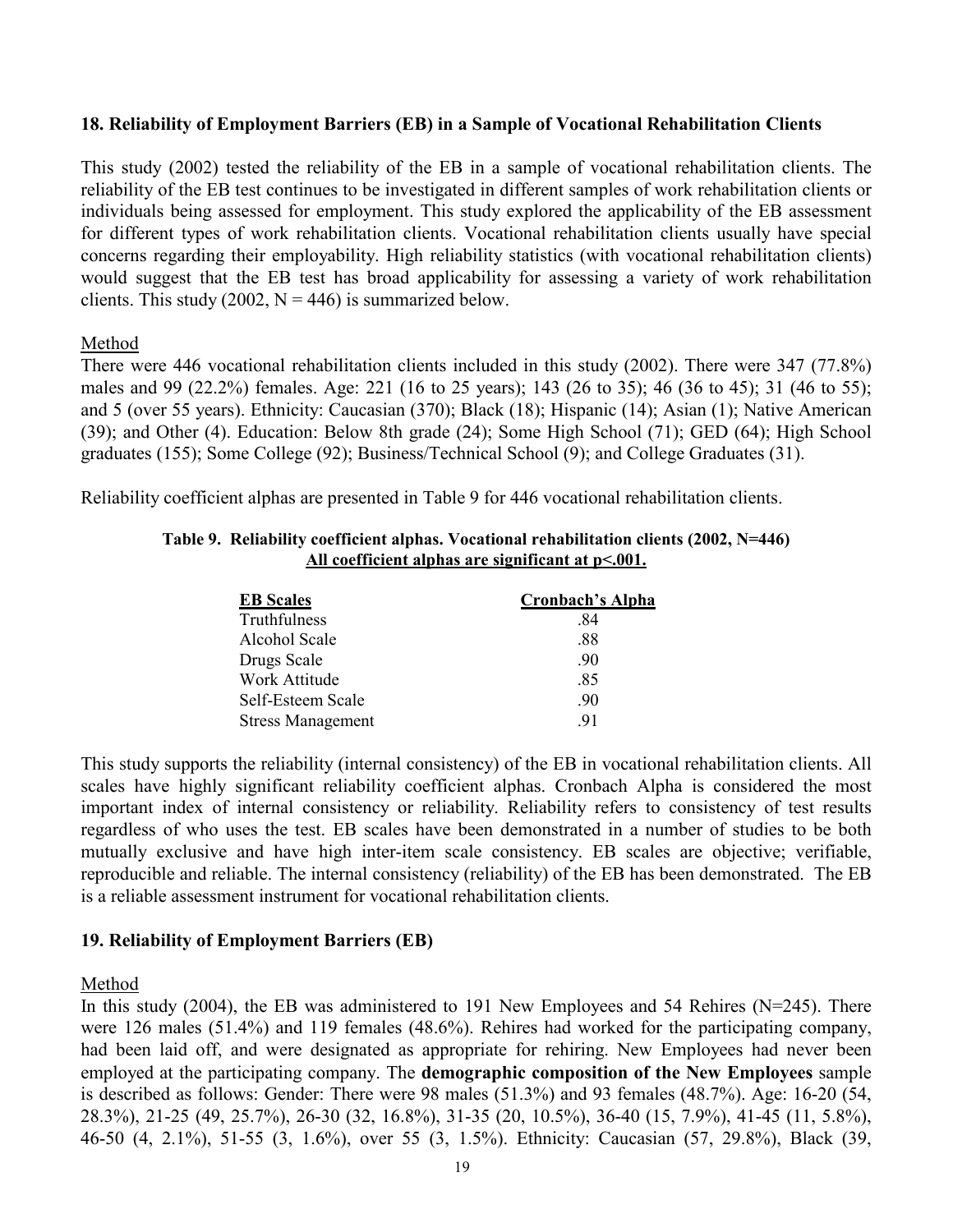20.4%), Hispanic (81, 42.4%), Asian (5, 2.6%), Native American (7, 3.7%), Other (1, 0.5%). Education: 8<sup>th</sup> Grade or Less (16, 8.4%), Some HS (59, 30.9%), GED (10, 5.2%), HS Graduate (82, 42.9%), Some College (14, 7.3%), Technical/Business School (3, 1.6%), College Graduate (1, 0.5%). Marital Status: Single (143, 74.9%), Married (44, 23%), Divorced (4, 2.1%), Separated (0).

The **demographic composition of the Rehires** sample is described as follows: Gender: There were 28 males (51.9%) and 26 females (48.1%). Age: 16-20 (15, 27.8%), 21-25 (8, 14.8%), 26-30 (11, 20.4%), 31-35 (6, 11.1%), 36-40 (4, 7.4%), 41-45 (5, 9.3%), 46-50 (3, 5.6%), 51-55 (1, 1.9%), over 55 (1, 1.9%). Ethnicity: Caucasian (17, 31.5%), Black (9, 16.7%), Hispanic (21, 38.9%), Asian (3, 5.6%), Native American (4, 7.4%), Other (0). Education:  $8^{th}$  Grade or Less (3, 5.6%), Some HS (19, 35.2%), GED (1, 1.9%), HS Graduate (21, 38.9%), Some College (7, 13.0%), Technical/Business School (0), College Graduate (0). Marital Status: Single (33, 61.1%), Married (19, 35.2%), Divorced (0), Separated (1, 1.9%), Widowed (1, 1.9%).

**Gender comparisons** indicated that age, race and education were not significantly different between males and females. However, marital status was significantly different where males were more often single and females were more often married,  $t=2.29$ ,  $p=.02$ . Also, there was a gender difference in US citizenship status where more females than males were not US citizens. There was no difference between genders for possessing a driver's license. Comparisons between Rehires and New Employees indicated that the groups differed only in marital status where Rehires were more often married and New Employees were more often single.

**The average age** of all participants was 27.8 years. The youngest age was 18 and the oldest age was 63. The average age for Rehires was 29.3, and the youngest and oldest ages were 18 and 56, respectively. The average age for New Employees was 27.4, and the youngest and oldest ages were 18 and 63, respectively. Males were a little older (2 years on average) than females, however, the t-test comparison between gender groups showed that the difference was not significant. The Rehires were also 2 years older than New Employees, but again, the difference was not significant. A test for homogeneity of variance indicated that the distributions of age of the groups were not significantly different.

A t-test comparison between groups indicated that education level or ethnicity were not significantly disproportional between Rehires and New Employees. The groups did differ in terms of marital status, where Rehires were more often married and New Employees were more often single.

An analysis of variance was performed on each EB Work Attitude Scale item to determine Rehires and New Employees differences. Those items that discriminated between these two groups (significant difference of .10 or less) were selected for inclusion in the Work Attitude Scale. As noted earlier, the Work Attitude Scale is a work appraisal measure incorporating the employee's attitude, work history and overall work adjustment. It is important that this scale discriminates between "acceptable" and "unacceptable" employees. Since Rehires were identified as meeting the "rehire criteria", they were representative of the desired hiring criteria. All items on the Work Attitude Scale discriminate between the Rehire and New Employee groups at the .10 significance level or less. This discriminating ability is a very desirable feature of the EB.

Reliability coefficient alphas are presented in Table 10.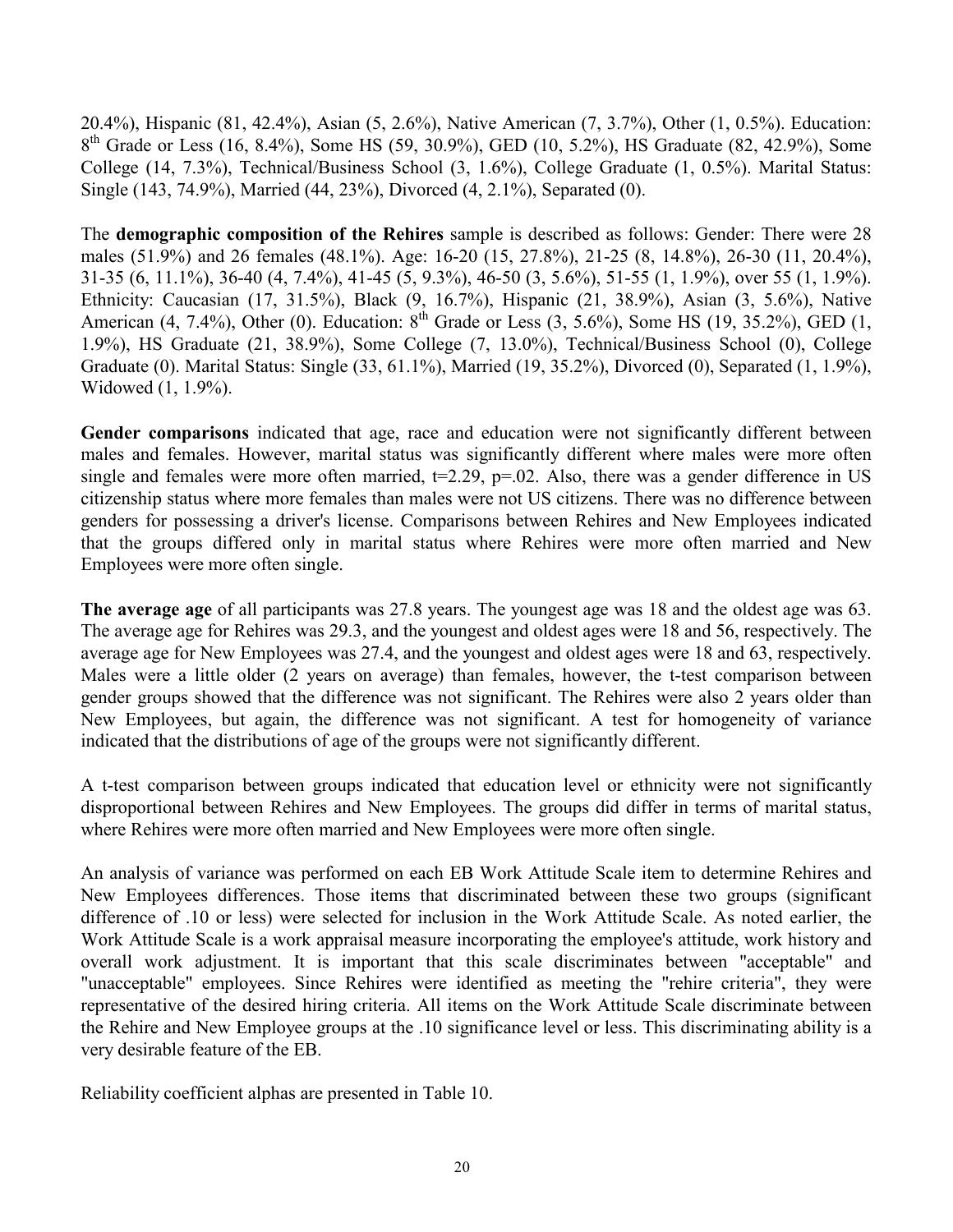#### **Table 10. Reliability coefficient alphas. New Employees and Rehires (2004, N=245) All coefficient alphas are significant at p<.001.**

| <b>EB</b> Scales           | <b>Cronbach Alpha</b> |
|----------------------------|-----------------------|
| Degree of Confidence Scale | .88                   |
| Alcohol Scale              | -91                   |
| Drugs Scale                | .89                   |
| Work Attitude              | .87                   |
| Self-Esteem Scale          | .90                   |
| <b>Stress Management</b>   | 92                    |

These results strongly support the reliability (internal consistency) of the EB. All reliability coefficient alphas were significant at  $p \le 0.001$ . The EB is an objective, standardized and reliable assessment instrument.

EB scales were found to be significantly independent of other EB scales. This mutual exclusivity was demonstrated by within-subjects between measures ANOVA test performed on each EB scale. Each EB scale measures one factor. Also, all EB scales demonstrate high inter-item consistency. This is demonstrated with the Cronbach Coefficient Alpha, which is the most widely used test of inter-item reliability. Items in each EB scale are highly related and each scale measures one factor, yet the factor being measured differs from scale to scale.

### **20. Reliability of the EB in a Large Sample of Work rehabilitation clients**

The reliability of the EB was studied (2005) in a large sample of work rehabilitation clients. As the EB becomes more widely used it is important to continue to investigate the reliability of EB in large samples of participants. This study (2005) involved 1,014 work rehabilitation clients.

# Method

This study (1995) included 1,014 work rehabilitation clients. There were 406 males and 608 females. All clients completed the Employment Barriers (EB) assessment as part of their rehabilitation procedures. The demographic composition of this sample was summarized as follows: Age: 16 to 20 years (males 111, 27.3%; females 107, 17.6%); 21 to 25 (males 111, 27.3%; females 144, 23.7%); 26 to 30 (males 69, 17.0%; females 88, 14.5%); 31 to 35 (males 48, 11.8%; females 89, 14.6%); 36 to 40 (males 27, 6.7%; females 53, 8.7%); 41 to 45 (males 15, 3.7%; females 57, 9.4%); 46 to 50 (males 9, 2.2%; females 37, 6.1%); 51 to 55 (males 7, 1.7%; females 16, 2.6%); 56 to 60 years (males 3, 0.7%; females 12, 2.0%); and Over 60 (males 4, 1.0%; females 5, 0.8%). Ethnicity or Race: Caucasian (males 149, 36.7%; females 176, 28.9%); Black (males 54, 13.3%; females 105, 17.3%); Hispanic (males 160, 39.4%; females 232, 38.2%); Asian (males 8, 2.0%; females 15, 2.5%); Native American (males 24, 5.9%; females 66, 10.9%); and Other (males 10, 2.5%; females 11, 1.8%). Education: 8th grade or less (males 28, 6.9%; females 51, 8.4%); Some High School (males 103, 28.4%; females 157, 25.8%); GED (males 25, 6.2%; females 40, 6.6%); High School Graduate (males 197, 48.5%; females 280, 46.1%); Some College (males 43, 10.6%; females 68, 11.2%); Technical/Business School (males 3, 0.7%; females 1, 0.2%); College Graduate (males 7, 1.7%; females 9, 1.5%); Professional/Graduate School (males 0; females 1, 0.2%). Marital status: Single (males 288, 70.9%); females 327, 53.8%); Married (males 93, 22.9%; females 197, 31.9%); Divorced (males 17, 4.2%; females 51, 8.4%); Separated (males 6, 1.5%; females 27, 4.4%); and Widowed (males 0; females 7, 1.2%). There were 1,014 client s included and 406 were males (40.0%)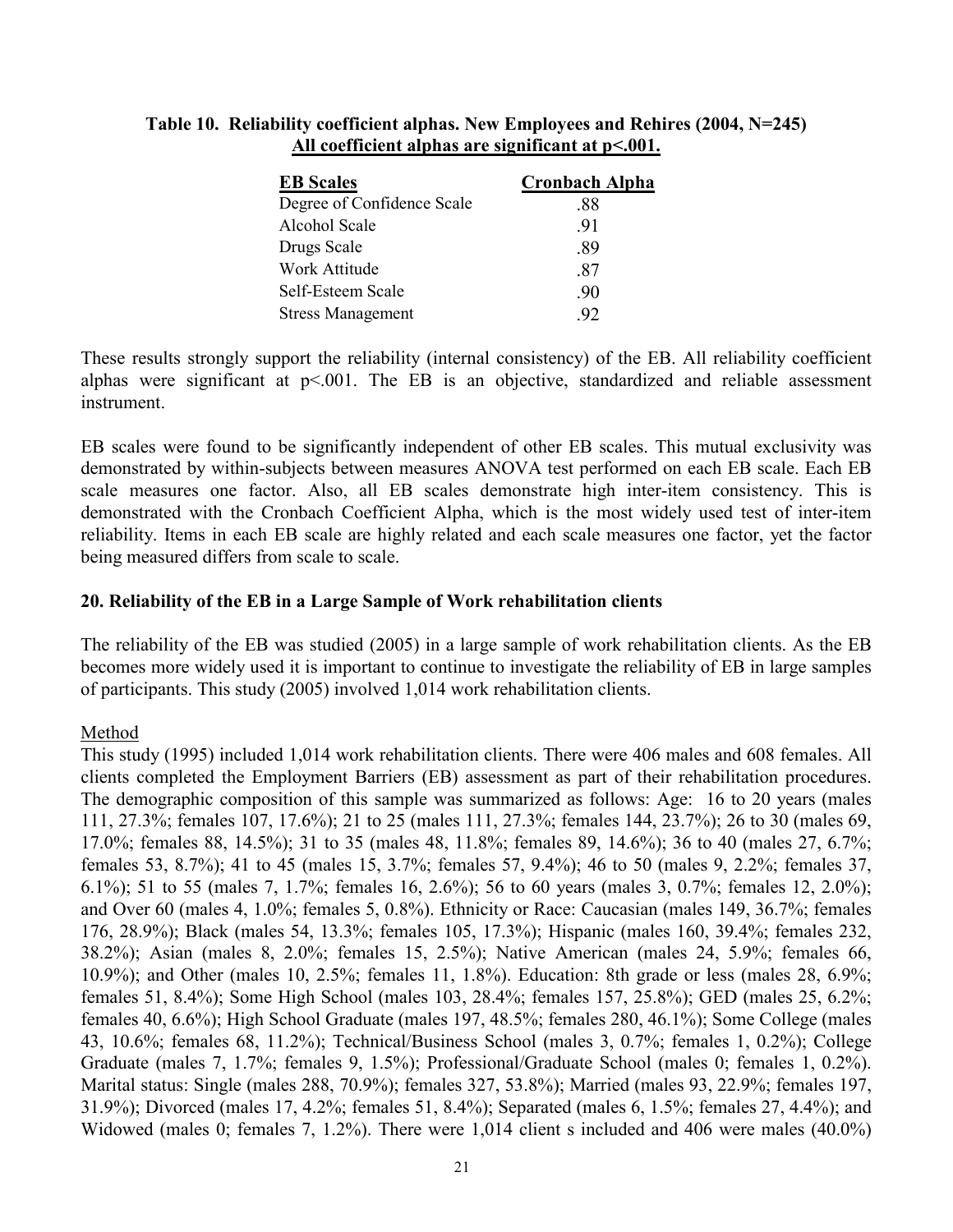and 608 were females (59.9%). Gender comparisons indicated that education was not significantly different between males and females. However, age, ethnicity and marital status were significantly different for males and females. Males were younger than females ( $t = 5.49$ ,  $p < .001$ ). More males were Caucasian than females ( $t = 2.37$ ,  $p < .018$ ). Males were more often single and females more often married  $(t = 6.02, p < .001)$ .

Reliability coefficient alphas are presented in Table 11 for 1,014 work rehabilitation clients that completed the EB test.

| Table 11. Reliability coefficient alphas. Work rehabilitation clients (2005, N=1,014) |
|---------------------------------------------------------------------------------------|
| All coefficient alphas significant at $p<.001$ .                                      |

| Cronbach's Alpha |
|------------------|
| .887             |
| .906             |
| .885             |
| .896             |
| .866             |
| -906             |
|                  |

These results show that all EB scales demonstrate high inter-item consistency. All coefficient alphas were significant at the  $p<.001$  level. In this study (2005) a large sample (N=1,014) of work rehabilitation clients was used to investigate EB reliability. This study strongly supports the reliability (internal consistency) of the EB.

# **21. EB Reliability and Scale Risk Range Accuracy**

This study (2008) was conducted to test the reliability and accuracy of the EB assessment. Risk range percentile scores are calculated for each EB scale. These risk range percentile scores are derived from scoring equations based on responses to scale items and Truth-Correction. These scores are then converted to percentile scores. There are four risk range categories: **Low Risk** (zero to  $39<sup>th</sup>$  percentile), **Medium Risk** (40 to 69th percentile), **Problem Risk** (70 to 89th percentile) and **Severe Problem or Maximum Risk** (90 to 100<sup>th</sup> percentile). Risk range percentile scores represent degree of severity.

Analysis of the accuracy of EB risk range percentile scores involves comparing the risk range percentile scores obtained from clients' EB test results to the predicted risk range percentages as defined above. The percentages of clients expected to fall into each risk range are the following: Low Risk (**39%**), Medium Risk (**30%**), Problem Risk (**20%**) and Severe Problem or Maximum Risk (**11%**). The actual percentage of respondents falling in each of the four risk ranges, based on their risk range percentile scores, was compared to these predicted percentages in the following 1998 ( $N = 2,446$ ) study.

# Method

This study (2008) included 2,446 work rehabilitation clients from two geographical areas. There were 119 participants from a southeastern location and 2,327 participants were from the southwest. The test sites were temporary employment services that administered the EB as part of routine screening procedures.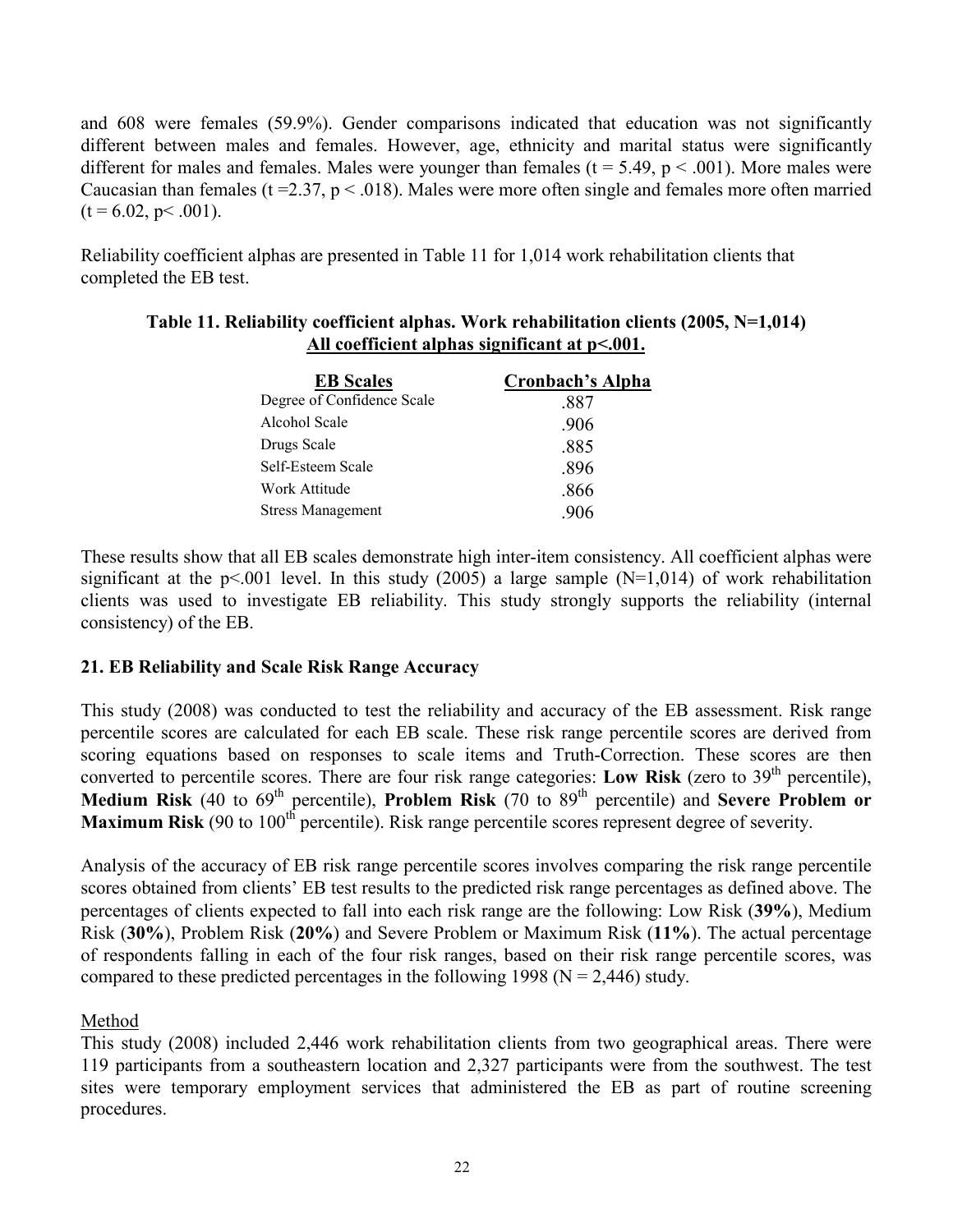### Accuracy

Participant scale scores are classified according to the risk (degree of severity) they represent. Four categories of risk are assigned: Low risk (zero to  $39<sup>th</sup>$  percentile), Medium risk (40 to  $69<sup>th</sup>$  percentile), Problem risk (70 to  $89<sup>th</sup>$  percentile), and Severe Problem (90 to  $100<sup>th</sup>$  percentile). By definition the expected percentage of participants assigned to each risk category is, 39% in Low risk, 30% in Medium risk, 20% in Problem risk and 11% in Severe Problem. The actual percentages of participants placed in the four risk categories based on their scale scores are compared to these expected percentages. Table 12 presents these comparisons. The differences between obtained and expected are shown in parentheses.

| <b>EB</b> Scale            | Low Risk |       | Medium Risk |       | Problem Risk |       | Severe Problem |          |
|----------------------------|----------|-------|-------------|-------|--------------|-------|----------------|----------|
|                            | (39%)    |       | $(30\%)$    |       |              | (20%) |                | $(11\%)$ |
| Degree of Confidence Scale | 38.3     | (0.7) | 31.7        | (1.7) | 20.1         | (0.1) | 9.9            | (1.1     |
| Alcohol Scale              | 41.1     | (2.1) | 28.0        | (2.0) | 21.4         | (1.4) | 11.7           | (0.7)    |
| Drugs Scale                | 37.4     | (1.6) | 29.5        | (0.5) | 21.4         | (1.4) | 11.7           | (0.7)    |
| Work Attitude              | 39.1     | (0.1) | 28.6        | (1.4) | 21.1         | (1.1) | 11.2           | (0.2)    |
| Self-Esteem Scale          | 41.2     | (2.2) | 28.2        | (1.8) | 19.7         | (0.3) | 10.8           | (0.2)    |
| <b>Stress Management</b>   | 39.7     | (0.7) | 30.0        | (0.0) | 20.2         | (0.2) | 10.7           | (0.3)    |

As shown in the graph and table above, the EB scale scores are very accurate. The objectively obtained percentages of participants falling in each risk range are very close to the expected percentages for each risk category. **All of the obtained risk range percentages were within 2.2 percentage points of the expected percentages and half were within one percentage point.** This is very accurate assessment. Reliability coefficient alphas are presented in Table 13.

### **Table 13. Reliability coefficient alphas. Work rehabilitation clients (2008, N=2,446) All coefficient alphas significant at p<.001.**

| <b>EB</b> Scales           | Cronbach's Alpha |
|----------------------------|------------------|
| Degree of Confidence Scale | 0.86             |
| Alcohol Scale              | 0.85             |
| Drugs Scale                | 0.84             |
| Work Attitude              | 0.88             |
| Self-Esteem Scale          | 0.93             |
| <b>Stress Management</b>   | 0.92             |

These results support the reliability of the EB. All coefficient alphas were significant at  $p<.001$ . All coefficient alphas for EB scales are above the generally accepted level of 0.80 for assessment tests. The EB is a reliable employment barrier screening instrument.

Taken together, these results demonstrate that the EB is a reliable and accurate employment barrier assessment instrument. All EB scales have very high reliability coefficient alphas and EB scale risk range percentile scores closely approximate their predicted percentages. The EB is an accurate employment barrier assessment tool.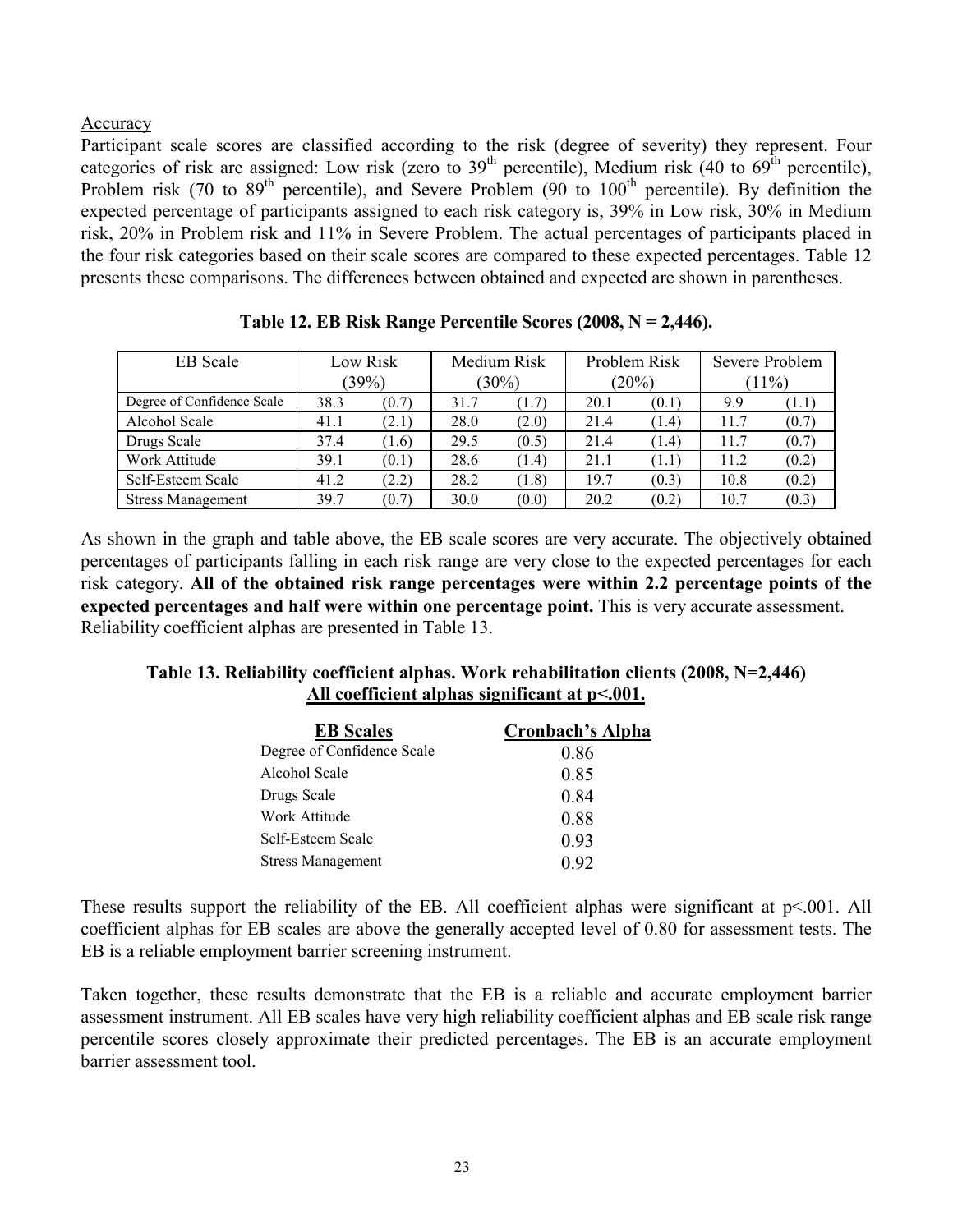## **22. Reliability, Validity and Accuracy of Employment Barriers (EB)**

Research on many Behavior Data Systems assessment instruments has revealed gender differences on some of their scales. For this reason gender information has been included on the EB answer sheet. When gender differences exist on any test scale, separate male/female scoring methodologies are developed. When appropriate, separate scoring procedures for males and females helps ensure fairness and accuracy. Similarly, recent research has concluded that race or ethnicity accounts for some differences in scale scores. Race information has also been included on the EB answer sheet.

A study (2009) was conducted to investigate the reliability and accuracy of the EB test. EB test data were compiled from agencies located in the Southwest, Midwest and Southeast. There were a total of 3,513 work rehabilitation clients participating in this study.

#### Method

There were 3,513 work rehabilitation clients included in this study (2009). The participants were from three geographical areas: Southwest, Southeast and Midwest. Each participant completed the EB on a voluntarily for EB research purposes.

#### Accuracy

Accuracy of the EB is determined by the close approximation of obtained risk range percentages to predicted percentages. There are four risk range percentages that clients are assigned to based on their scale scores. The risk range percentages and the predicted (shown in parentheses) are: **Low Risk** (39%), **Medium Risk** (30%), **Problem Risk** (20%) and **Severe Problem or Maximum Risk** (11%).

| <b>EB</b> Scale            | Low Risk |       | Medium Risk |       | Problem Risk |       | Severe Problem |          |
|----------------------------|----------|-------|-------------|-------|--------------|-------|----------------|----------|
|                            | (39%)    |       | (30%)       |       |              | (20%) |                | $(11\%)$ |
| Degree of Confidence Scale | 38.7     | (0.3) | 32.6        | (2.6) | 17.5         | (2.5) | 10.2           | (0.8)    |
| Alcohol Scale              | 41.6     | (2.6) | 29.6        | (0.4) | 17.8         | (2.2) | 11.0           | (0.0)    |
| Drugs Scale                | 39.1     | (0.1) | 33.2        | (3.2) | 18.7         | (1.3) | 9.0            | (2.0)    |
| Work Attitude Scale        | 39.1     | (0.1) | 29.3        | (0.7) | 21.1         | (1.1) | 10.5           | (0.5)    |
| Self-Esteem Scale          | 40.2     | (1.2) | 28.2        | (1.8) | 20.7         | (0.7) | 10.9           | (0.1)    |
| <b>Stress Management</b>   | 39.1     | (0.1) | 30.0        | (0.0) | 20.2         | (0.2) | 10.7           | (0.3)    |

**Table 14. EB Risk Range Percentile Scores (2009, N = 3,513).** 

These results show that obtained risk range percentages closely approximated the predicted percentages for each of the six EB scales. All obtained risk range percentages were within 3.2 percentage points of the predicted percentages. This is very accurate assessment. The EB accurately measured risk in this sample of work rehabilitation clients. The EB is an accurate barriers-to-employment assessment instrument.

Reliability coefficient alphas are presented in Table 15 for the 3,513 work rehabilitation clients studied.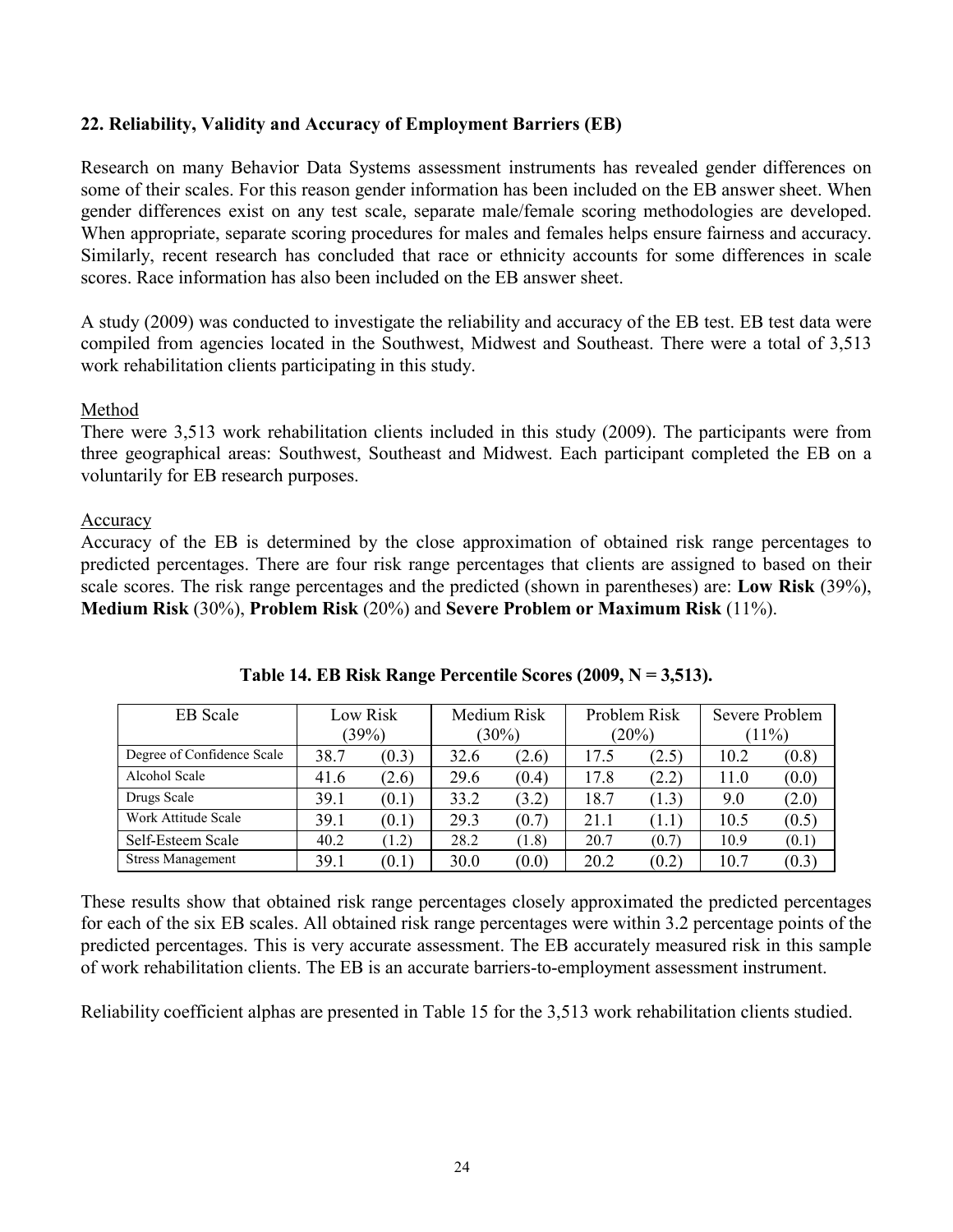## **Table 15. Reliability coefficient alphas. Work rehabilitation clients (2009, N=3,513) All coefficient alphas significant at p<.001.**

| <b>Cronbach's Alpha</b> |
|-------------------------|
| 0.86                    |
| 0.85                    |
| 0.84                    |
| 0.88                    |
| 0.90                    |
| 0.92                    |
|                         |

# Validity

The EB Alcohol and Drugs Scales are measures of alcohol and drug abuse or severity of abuse. Alcohol and Drugs Scales scores predict when an individual has an alcohol or drug problem. **The criteria in this analysis for identifying clients as problem drinkers and drug users is prior treatment (for alcohol or drug abuse).** Having been in treatment identifies clients as having had an alcohol or drug problem. If a person has never had an alcohol or drug problem it is very likely they have not been treated for an alcohol or drug problem. In this EB study, treatment information was obtained from EB treatment-related item responses. Thus, clients are separated into two groups, those who had treatment and those who have not had treatment. Then, client scores on the Alcohol and Drugs Scales were compared. It is predicted that clients with a treatment history will score in the problem risk range  $(70<sup>th</sup>$  percentile and above) or higher on the Alcohol and Drugs Scales.

Predictive validity results for the Alcohol Scale (using scale scores) and alcohol treatment show that for the 124 clients who reported having had alcohol treatment, all 124 individuals, or 100 percent, had Alcohol Scale scores at or above the 70th percentile. These results show that the EB Alcohol Scale accurately identified clients with alcohol problems. There is a very strong positive correlation between Alcohol Scale scores and alcohol treatment. **These results strongly validate the EB Alcohol Scale.**

The predictive validity of the Drugs Scale was done in the same way using drug treatment as the criterion. Of the 195 respondents that reported having had drug treatment all 195 individuals, or 100 percent, had Drugs Scale scores in the 70th percentile or higher (Problem Risk and above). **These results strongly validate the EB Drugs Scale.**

These results strongly support the reliability, validity and accuracy of the EB test. The EB test achieves very high statistical reliability. It accurately classifies clients into risk range categories and it accurately identifies clients who have drinking and/or drug abuse problems. Employment Barriers does what it purports to do: it accurately screens hard-to-employ individuals.

# **23. Validation of the Employment Barriers (EB) Self-Esteem Scale**

This study (2010) evaluated ratings between experienced counselors and the EB Self-Esteem Scale. These counselors had at least 8 years experience and an MA degree in counseling. Two counselors rated each client's self-esteem. They reviewed client outpatient files containing court histories, progress notes, diagnoses, MMPI and Incomplete Sentence materials. Each patient was interviewed for a minimum of 30 minutes. Product-moment correlation coefficients were calculated for each rater and are presented in Table 16.